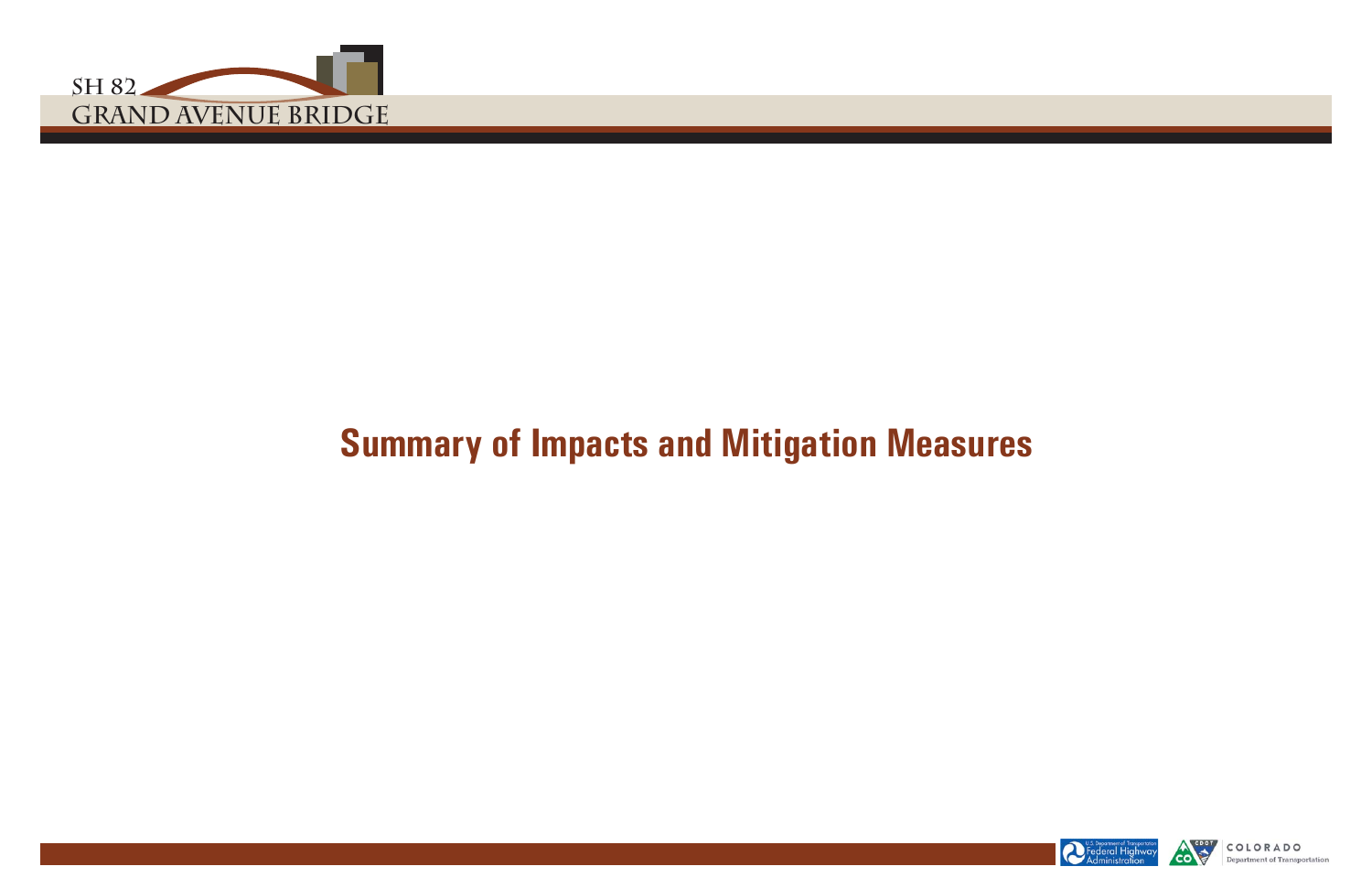

to identify opportunities for aesthetic treatments in the design nall town character and historic structures, as well as the visual

. This would include, but not be limited to, consideration of the

lamps and/or light shields that direct glare away from the street, preclude any aesthetic ambient lighting features that may be

roundabout intersection areas to soften views of transportation

onstruction site and minimize glare for motorists, pedestrians,

west. CDOT will continue to coordinate with RFTA during final

and and provide other means of accommodating transportation

ary closure and will restore the railbed and track after the new





| <b>Mitigation</b><br><b>Commitment #</b> | <b>Mitigation</b><br><b>Category</b> | <b>Impact</b>                                                                            | <b>Mitigation Commitment</b>                                                                                                                                                                                                                                                                                                                                                                                                                                                                                                                                                                    |
|------------------------------------------|--------------------------------------|------------------------------------------------------------------------------------------|-------------------------------------------------------------------------------------------------------------------------------------------------------------------------------------------------------------------------------------------------------------------------------------------------------------------------------------------------------------------------------------------------------------------------------------------------------------------------------------------------------------------------------------------------------------------------------------------------|
|                                          | <b>Visual</b>                        | Visual changes from new bridges                                                          | Using the established Context-Sensitive Solution (CSS) process, CDOT has and will continue to work with stakeholders to identify opportunities for<br>of the bridge, roadway, and sidewalk elements to reflect the materials and architectural style of Glenwood Springs' small town character and histo<br>and aesthetic goals and objectives provided in the I-70 Mountain Corridor Aesthetic Guidance.                                                                                                                                                                                       |
| 2.                                       | <b>Visual</b>                        | Visual changes from new bridges                                                          | Use open rail type side barriers on the pedestrian bridge to preserve views from the bridge.                                                                                                                                                                                                                                                                                                                                                                                                                                                                                                    |
| 3.                                       | <b>Visual</b>                        | Visual changes from vegetation<br>removal to construct project                           | Preserve existing vegetation where practicable, and revegetate riverbanks with native species as soon as practicable upon construction completion                                                                                                                                                                                                                                                                                                                                                                                                                                               |
| 4.                                       | <b>Visual</b>                        | Visual changes from new bridges                                                          | Use materials and/or aesthetic treatments on bridges to blend with the historic and mountain context of the study area. This would include, but not<br>following design elements:<br>Use earth-tone paints and stains and select paint finishes with low reflectivity.<br>Use natural appearing forms to complement landscape.<br>٠<br>Take advantage of natural screening.                                                                                                                                                                                                                     |
| 5.                                       | <b>Visual</b>                        | Visual changes from new lighting                                                         | Develop a lighting plan that balances sometimes conflicting needs, such as:<br>Compliance with CDOT, Garfield County, and City of Glenwood Springs design standards.<br>Incorporating lighting fixtures that minimize nighttime glare and sky glow. Where new light fixtures are added, use lamps and/or light shields that<br>buildings, or the sky to minimize glare and sky glow, in accordance with local ordinances. These measures will not preclude any aesthetic ambio<br>included in the project design.<br>Incorporating bridge and highway lighting as part of aesthetic treatments. |
| 6.                                       | <b>Visual</b>                        | Visual changes at new roundabout<br>intersection                                         | Incorporate landscaping, monuments, entryways, and/or other aesthetic features into the design of the 6th and Laurel roundabout intersection area<br>facilities and create an urban visual environment.                                                                                                                                                                                                                                                                                                                                                                                         |
| 7.                                       | <b>Visual</b>                        | Temporary visual changes during<br>construction                                          | Minimize light glare during nighttime construction activities by taking measures to direct the light inward toward the construction site and minimize<br>and hot springs visitors in the vicinity of the construction site.                                                                                                                                                                                                                                                                                                                                                                     |
| 8.                                       | <b>Transit</b>                       | Removal of bus stop at 6th and<br>Maple or provision of new stop in<br>the vicinity      | During final design, CDOT will continue to coordinate with Roaring Fork Transit Authority (RFTA) to determine the best options.                                                                                                                                                                                                                                                                                                                                                                                                                                                                 |
| 9.                                       | <b>Transit</b>                       | <b>Removal of Grand Avenue Wing</b><br><b>Street impacts RFTA bus service</b><br>routing | RFTA has indicated that the connection can be rerouted to either Cooper Avenue to the east or Colorado Avenue to the west. CDOT will continue to<br>design and construction.                                                                                                                                                                                                                                                                                                                                                                                                                    |
| 10.                                      | <b>Transit</b>                       | Impacts to bus routes serving<br>study area during construction                          | CDOT will coordinate with RFTA during design and construction to provide adequate detour routes for impacted bus routes and bus stops.                                                                                                                                                                                                                                                                                                                                                                                                                                                          |
| 11.                                      | <b>Transportation</b>                | <b>Temporary transportation impacts</b><br>during construction                           | CDOT has designed detour routes in coordination with City of Glenwood Springs and stakeholders to reduce travel demand and provide other means<br>needs during construction.                                                                                                                                                                                                                                                                                                                                                                                                                    |
| 12.                                      | <b>Transportation</b>                | <b>Temporary access and</b><br>connectivity impacts during<br>construction               | CDOT will maintain access and local connectivity throughout construction activities as much as possible.                                                                                                                                                                                                                                                                                                                                                                                                                                                                                        |
| 13.                                      | Transportation                       | Temporary railroad closure during<br>construction detour                                 | CDOT will coordinate with the Union Pacific Railroad (UPRR) and RFTA on details of the Aspen Branch railroad temporary closure and will restore t<br><b>Grand Avenue Bridge is reopened.</b>                                                                                                                                                                                                                                                                                                                                                                                                    |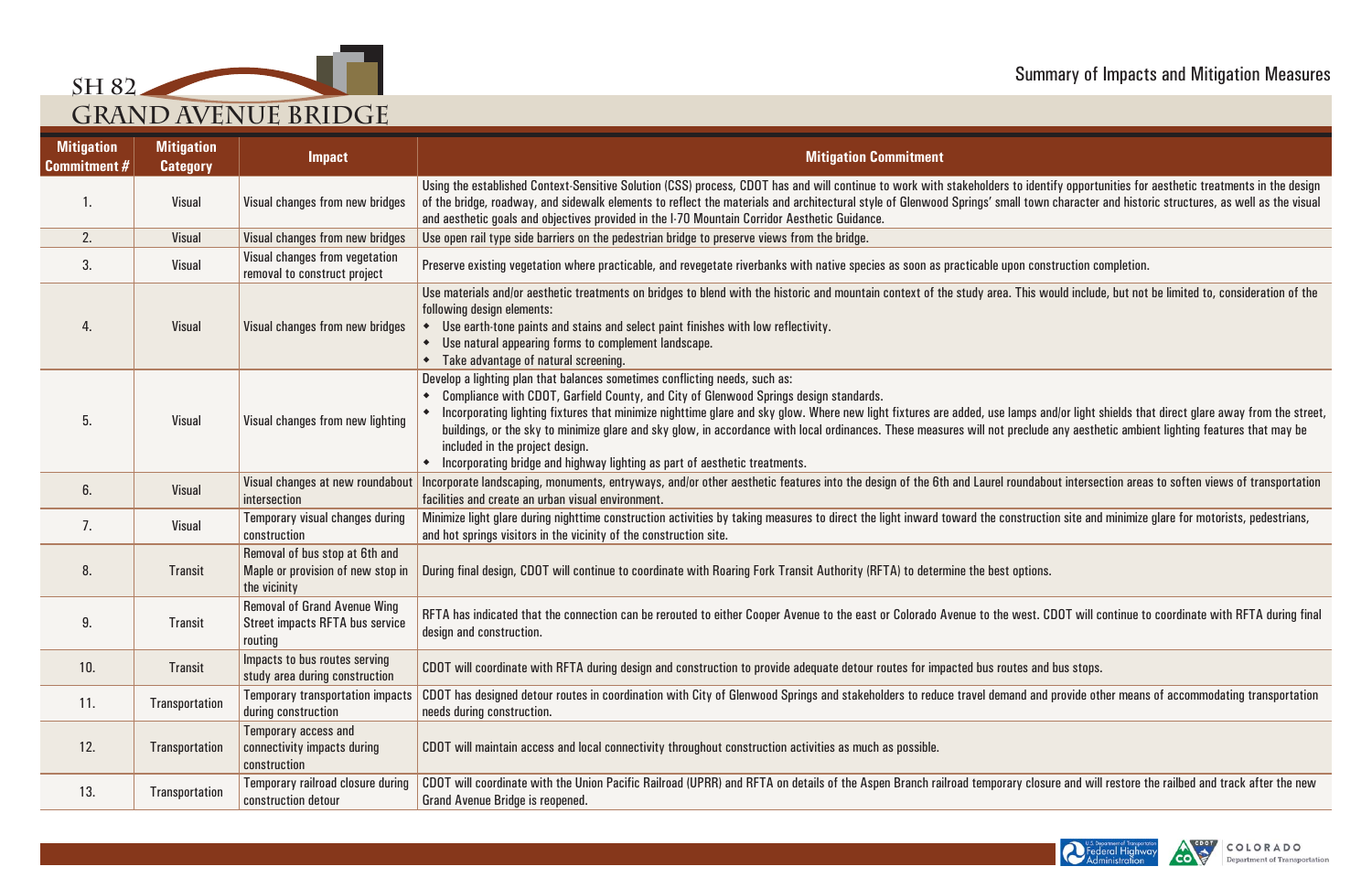

ur that would consist of a temporary one-way loop on 8th rado Avenue intersection to facilitate pedestrian crossings and section to force detour traffic to turn east toward Grand Avenue





| <b>Mitigation</b><br><b>Commitment #</b> | <b>Mitigation</b><br><b>Category</b> | <b>Impact</b>                                                       | <b>Mitigation Commitment</b>                                                                                                                                                                                                                                                                                                                                                                                                                                                                                                                                                                                                                              |
|------------------------------------------|--------------------------------------|---------------------------------------------------------------------|-----------------------------------------------------------------------------------------------------------------------------------------------------------------------------------------------------------------------------------------------------------------------------------------------------------------------------------------------------------------------------------------------------------------------------------------------------------------------------------------------------------------------------------------------------------------------------------------------------------------------------------------------------------|
| 14.                                      | Transportation                       | Temporary access impacts during<br>construction                     | Access will be maintained to businesses and properties along both sides of Grand Avenue.                                                                                                                                                                                                                                                                                                                                                                                                                                                                                                                                                                  |
| 15.                                      | Transportation                       | Temporary roadway impacts<br>during construction                    | 7th Street will be fully closed during the approximately 90-day full bridge closure. To maintain access on 7th Street during other times of the construction period, 7th Street will be<br>converted to either one-way westbound or alternating direction one-way operations that will be controlled by flagging or other traffic control measures.                                                                                                                                                                                                                                                                                                       |
| 16.                                      | <b>Transportation</b>                | <b>Temporary safety and mobility</b><br>impacts during construction | Midland Avenue. Install traffic signals at either end of the detour route to meter traffic volumes, providing gaps for local traffic turning to/from Midland Avenue. In residential areas<br>along Midland Avenue, particularly the denser residential areas between 8th and 27th Streets, CDOT will monitor traffic during the full bridge closure and respond with appropriate<br>measures to mitigate traffic impacts. These measures could include temporarily reducing the number of accesses onto Midland Avenue from neighborhoods with more than one acce<br>and/or using flaggers or intersection controls during peak travel periods.           |
| 17.                                      | Transportation                       | Temporary traffic impacts during<br>construction                    | As part of the SH 82 Detour, 8th Street will be temporarily extended to connect to the 8th Street Bridge over the Roaring Fork River during the approximately 90-day full bridge<br>closure.                                                                                                                                                                                                                                                                                                                                                                                                                                                              |
| 18.                                      | <b>Transportation</b>                | Temporary traffic impacts during<br>construction                    | During the approximately 90-day full bridge closure, a "square about" would be implemented as part of the SH 82 Detour that would consist of a temporary one-way loop on 8th<br>Street, Colorado Avenue, 9th Street, and Grand Avenue. A temporary signal will be installed at the 8th Street and Colorado Avenue intersection to facilitate pedestrian crossings an<br>address higher traffic volumes. A temporary physical barrier will be placed at the 9th Street and Colorado Avenue intersection to force detour traffic to turn east toward Grand Aver<br>and keep detour traffic from continuing south on Colorado Avenue.                        |
| 19.                                      | Transportation                       | Temporary road closures during<br>construction                      | At the 6th and Laurel intersection, when closures are required, the date and time will be widely communicated through the construction phase public information program and signarely construction.<br>so motorists can plan. If needed, alternate route information also will be provided.                                                                                                                                                                                                                                                                                                                                                               |
| 20.                                      | <b>Transportation</b>                | Temporary traffic impacts during<br>construction                    | Travel Demand Management Measures. Implement a full public information campaign to educate travelers on travel demand management measures that will maximize the use of the<br>detour route. CDOT will work with local and regional organizations and employers to promote the campaign.<br>The public information campaign will inform the organizations, employers, and the general public about the upcoming closure and how to plan trips accordingly. The information<br>campaign will include:<br>• Timeframe for full closure.<br>Best and worst times to travel.<br>Best routes to travel.<br>$\bullet$<br>Alternative modes of travel available. |
| 21.                                      | <b>Transportation</b>                | <b>Temporary mobility impacts</b><br>during construction            | Specific travel demand measures could include:<br><b>Bicyclists/Pedestrians</b><br>• Maintain a pedestrian connection over the river during construction.<br>Provide additional information about bicycle and pedestrian routes to commuters and the general public.<br>Provide bike facilities and services - these could include bike depots, bike lockers, and bike rental/sharing services.<br>$\bullet$<br>• Provide free – or low fare – pedicab (bicycle taxi) service across the new pedestrian bridge, connecting to roads on either end.                                                                                                        |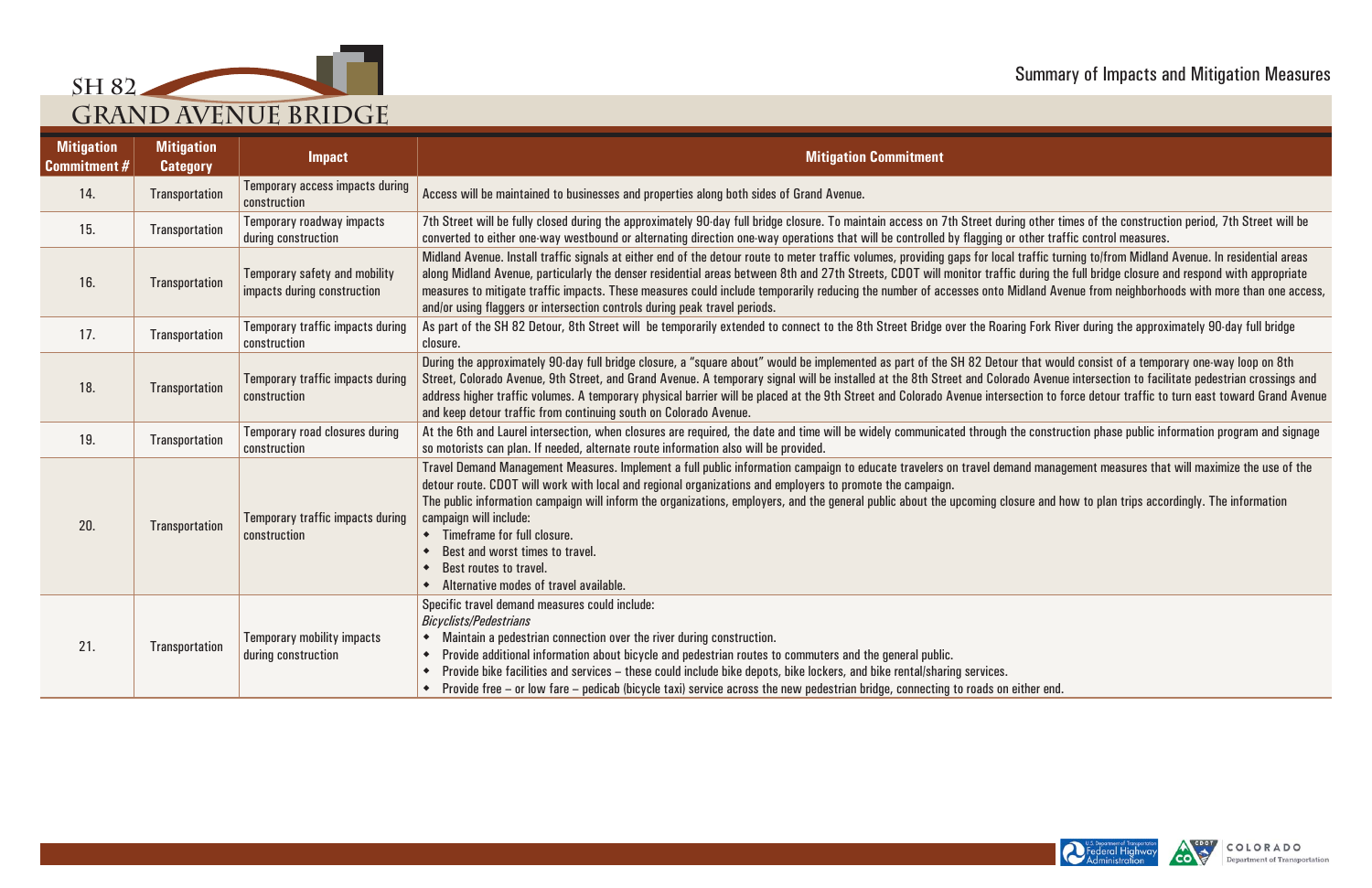





| <b>Mitigation</b><br><b>Commitment #</b> | <b>Mitigation</b><br><b>Category</b>        | <b>Impact</b>                                                                    | <b>Mitigation Commitment</b>                                                                                                                                                                                                                                                                                                                                                                                                                                                                                                                                                                                                                                                                                                                                                                                                                                                                                                                                                                                                                                                                                                                                                                                                                                                                             |
|------------------------------------------|---------------------------------------------|----------------------------------------------------------------------------------|----------------------------------------------------------------------------------------------------------------------------------------------------------------------------------------------------------------------------------------------------------------------------------------------------------------------------------------------------------------------------------------------------------------------------------------------------------------------------------------------------------------------------------------------------------------------------------------------------------------------------------------------------------------------------------------------------------------------------------------------------------------------------------------------------------------------------------------------------------------------------------------------------------------------------------------------------------------------------------------------------------------------------------------------------------------------------------------------------------------------------------------------------------------------------------------------------------------------------------------------------------------------------------------------------------|
| 22.                                      | <b>Transportation</b>                       | <b>Temporary mobility impacts</b><br>during construction                         | <b>Regional and Local Motorists</b><br>Inform commuters, recreationists, and tourists, so they could adjust their travel/work schedules during the closure period.<br>Offer incentives for commuters to shift their travel times to off-peak periods, carpool, or use alternative modes, including public transportation, walking, and biking.<br>٠<br>Provide information targeted to commercial vehicles and companies, such as delivery trucks, on the detour route and less congested travel times.<br><b>Transit Users</b><br>Work with RFTA and the City to:<br>Modify transit routes and increase frequency of operation along those routes to provide a reliable transit alternative during construction.<br>٠<br>Communicate transit service/schedule information to commuters, tourists, and the general public.<br>٠<br>Extend the VelociRFTA BRT service or other regional service along the detour route temporarily and/or into downtown, where the stop will be within walking distance of the nort<br>side of the river.<br>Provide transit subsidies to commuters and recreationists.<br>Work with local businesses and tourism organizations to distribute passes and/or coupons.<br>٠<br>Provide a regularly scheduled, free $-$ or very low fare $-$ shuttle along the detour route. |
| 23.                                      | Social and<br>Environmental<br>Justice (EJ) | Temporary traffic impacts during<br>construction                                 | Provide advance notice to emergency service providers, community facilities, local schools, and local businesses of upcoming construction activities that are likely to result in traffic<br>disruption, rerouting, and changes in access.                                                                                                                                                                                                                                                                                                                                                                                                                                                                                                                                                                                                                                                                                                                                                                                                                                                                                                                                                                                                                                                               |
| 24.                                      | Social and EJ                               | <b>Temporary detours during</b><br>construction                                  | Develop and implement a public information plan for the construction phase. This plan will include information on construction activities and the established detours and associated<br>signage.                                                                                                                                                                                                                                                                                                                                                                                                                                                                                                                                                                                                                                                                                                                                                                                                                                                                                                                                                                                                                                                                                                         |
| 25.                                      | Social and EJ                               | Temporary noise impacts during<br>construction                                   | Offer hotel vouchers to downtown residents most impacted by construction activities during nighttime hours.                                                                                                                                                                                                                                                                                                                                                                                                                                                                                                                                                                                                                                                                                                                                                                                                                                                                                                                                                                                                                                                                                                                                                                                              |
| 26.                                      | Relocation/Right-<br>of-Way                 | <b>Property Acquisition and</b><br><b>Relocation (commercial and</b><br>private) | All acquisition and relocation shall comply fully with federal and state requirements, including the Uniform Relocation Assistance and Real Property Acquisition Policies Act of 1970,<br>as amended.                                                                                                                                                                                                                                                                                                                                                                                                                                                                                                                                                                                                                                                                                                                                                                                                                                                                                                                                                                                                                                                                                                    |
| 27.                                      | Relocation/Right-<br>of-Way                 | <b>Property Acquisition (commercial</b><br>and private)                          | CDOT will provide all impacted property owners notification of its intent to acquire an interest in their property, including a written offer letter of just compensation specifically<br>describing those property interests being sought. CDOT will provide all displaced persons advisory services and notification of relocation eligibility, as applicable. A Right-of-Way<br>Specialist will be assigned to each property owner to assist them with this process.                                                                                                                                                                                                                                                                                                                                                                                                                                                                                                                                                                                                                                                                                                                                                                                                                                  |
| 28.                                      | <b>Economic</b>                             | Impacts to business access                                                       | Design the Build Alternative to maintain and, where possible, improve access to existing businesses.                                                                                                                                                                                                                                                                                                                                                                                                                                                                                                                                                                                                                                                                                                                                                                                                                                                                                                                                                                                                                                                                                                                                                                                                     |
| 29.                                      | Economic                                    | Impacts to businesses acquired<br>for right-of-way                               | Comply fully with federal and state requirements, including the Uniform Relocation Assistance and Real Property Acquisition Policies Act of 1970, as amended (Uniform Act), for all<br>acquisition and relocation.                                                                                                                                                                                                                                                                                                                                                                                                                                                                                                                                                                                                                                                                                                                                                                                                                                                                                                                                                                                                                                                                                       |
| 30.                                      | Economic                                    | Impacts to parking                                                               | As part of the right-of-way process, coordinate with the Glenwood Hot Springs to identify a solution to compensate for parking impacts.                                                                                                                                                                                                                                                                                                                                                                                                                                                                                                                                                                                                                                                                                                                                                                                                                                                                                                                                                                                                                                                                                                                                                                  |
| 31.                                      | Economic                                    | Impacts to business access                                                       | Using the established context sensitive process, work with stakeholders to incorporate design features to enhance business and tourism opportunities.                                                                                                                                                                                                                                                                                                                                                                                                                                                                                                                                                                                                                                                                                                                                                                                                                                                                                                                                                                                                                                                                                                                                                    |
| 32.                                      | Economic                                    | Impacts to business access                                                       | Coordinate with the Downtown Development Authority (DDA) to develop signage that directs visitors to the 6th Street businesses.                                                                                                                                                                                                                                                                                                                                                                                                                                                                                                                                                                                                                                                                                                                                                                                                                                                                                                                                                                                                                                                                                                                                                                          |
| 33.                                      | Economic                                    | Impacts to business access during<br>construction                                | Maintain access to all businesses at all times.                                                                                                                                                                                                                                                                                                                                                                                                                                                                                                                                                                                                                                                                                                                                                                                                                                                                                                                                                                                                                                                                                                                                                                                                                                                          |
| 34.                                      | Economic                                    | Impacts to businesses during<br>construction                                     | Target the approximately 90-day full bridge closure during the traditionally slower traffic times during the year.                                                                                                                                                                                                                                                                                                                                                                                                                                                                                                                                                                                                                                                                                                                                                                                                                                                                                                                                                                                                                                                                                                                                                                                       |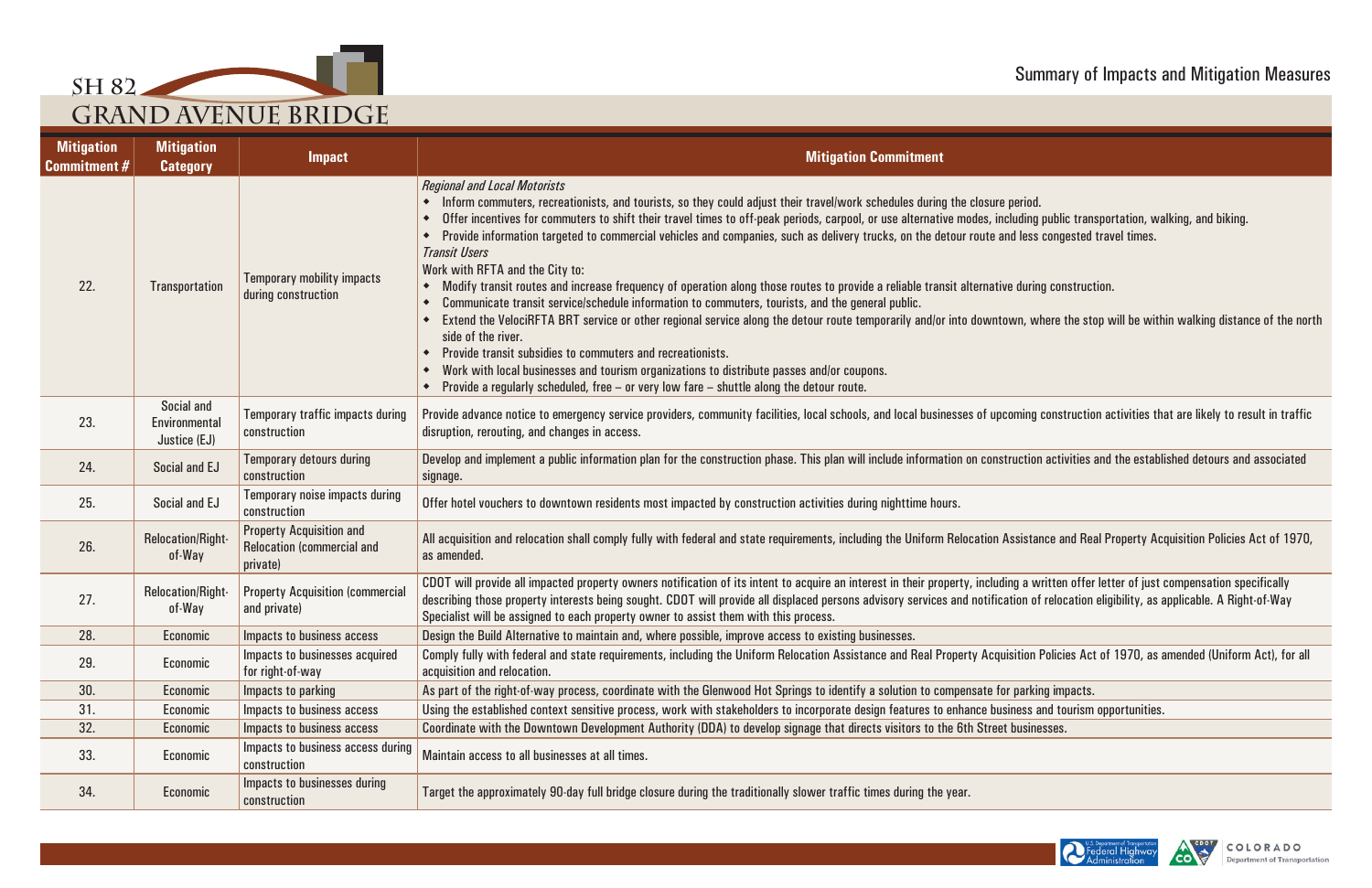

| <b>Mitigation</b><br><b>Commitment #</b> | <b>Mitigation</b><br><b>Category</b> | <b>Impact</b>                                            | <b>Mitigation Commitment</b>                                                                                                                                                                                                                                                                                                                                                     |
|------------------------------------------|--------------------------------------|----------------------------------------------------------|----------------------------------------------------------------------------------------------------------------------------------------------------------------------------------------------------------------------------------------------------------------------------------------------------------------------------------------------------------------------------------|
| 35.                                      | Economic                             | Impacts to businesses during<br>construction             | Use Accelerated Bridge Construction techniques to minimize bridge closure time.                                                                                                                                                                                                                                                                                                  |
| 36.                                      | Economic                             | Impacts to business access during<br>construction        | Keep pedestrian access across the river open at all times.                                                                                                                                                                                                                                                                                                                       |
| 37.                                      | Economic                             | Parking impacts during<br>construction                   | Continue to coordinate with the Glenwood Hot Springs and other businesses to mitigate temporary impacts to parking.<br>visitors of the construction activities and options for parking in the area.                                                                                                                                                                              |
| 38.                                      | Economic                             | Impacts to businesses during<br>construction             | Communicate regularly with businesses about the construction schedule.                                                                                                                                                                                                                                                                                                           |
| 39.                                      | Economic                             | Impacts to businesses during<br>construction detours     | Provide additional signage to clarify detour and access changes.                                                                                                                                                                                                                                                                                                                 |
| 40.                                      | <b>Economic</b>                      | Impacts to businesses during<br>construction detours     | Conduct public outreach to let the local community and region know that the area is open for business.                                                                                                                                                                                                                                                                           |
| 41.                                      | Economic                             | Impacts to businesses during<br>construction             | Participate with local business organizations (e.g., the DDA, the Glenwood Springs Chamber of Commerce, Downtown<br>mitigation measures the project could incorporate to mitigate business impacts.                                                                                                                                                                              |
| 42.                                      | Economic                             | Impacts to businesses during<br>construction             | CDOT's outreach team will coordinate and work closely with the Glenwood Springs Chamber of Commerce and other Io                                                                                                                                                                                                                                                                 |
| 43.                                      | Economic                             | Noise and air quality impacts                            | See mitigation measures under Air Quality and Noise.                                                                                                                                                                                                                                                                                                                             |
| 44.                                      | <b>Air Quality</b>                   | Air pollutants released during<br>construction           | CDOT and its contractor will comply with the fugitive dust permitting and control requirements of the Colorado Air Qua<br>construction Air Pollutant Emission Notice. These requirements are documented in Regulation 1, Emission Control Regu<br>Sulfur Oxides for the State of Colorado, effective August 30, 2007 (CAQCC, 2007), and Regulation 3, Air Pollutant Em<br>2014). |
| 45.                                      | Air Quality                          | <b>Fugitive dust during construction</b>                 | Apply water and chemical stabilizers in active construction areas and on haul roads.                                                                                                                                                                                                                                                                                             |
| 46.                                      | Air Quality                          | <b>Fugitive dust during construction</b>                 | Post speed limit signs and enforce speeds in active construction areas and on haul roads.                                                                                                                                                                                                                                                                                        |
| 47.                                      | Air Quality                          | <b>Fugitive dust during construction</b>                 | Water, perform soil compaction, and revegetate disturbed areas, as needed and appropriate for site conditions.                                                                                                                                                                                                                                                                   |
| 48.                                      | Air Quality                          | <b>Fugitive dust during construction</b>                 | Temporarily curtail earthmoving activity during extreme wind or dust conditions.                                                                                                                                                                                                                                                                                                 |
| 49.                                      | Air Quality                          | <b>Fugitive dust during construction</b>                 | Cover haul trucks, as appropriate, to reduce dust.                                                                                                                                                                                                                                                                                                                               |
| 50.                                      | Air Quality                          | <b>Fugitive dust during construction</b>                 | Limit haul truck speeds in unpaved areas.                                                                                                                                                                                                                                                                                                                                        |
| 51.                                      | Air Quality                          | Vehicle emissions during<br>construction                 | CDOT will review the plans for construction truck routing and hauling, in order to reduce the number of trips and period                                                                                                                                                                                                                                                         |
| 52.                                      | <b>Noise</b>                         | <b>Noise impacts</b>                                     | If future substantial changes are made to design elements of the Build Alternative from what has been analyzed for this<br>the impact of those changes.                                                                                                                                                                                                                          |
| 53.                                      | <b>Noise</b>                         | Temporary impacts from<br>construction activities        | Adhere to the City of Glenwood Springs Code Article 100.070, Regulation of Noise. Obtain a construction noise work p<br>of the hours allowed by the Code. The Code allows construction activities to commence between the hours of 7:00 a.n<br>Saturday and Sunday.                                                                                                              |
| 54.                                      | <b>Noise</b>                         | <b>Temporary impacts from</b><br>construction activities | Offer hotel vouchers to downtown residents most impacted by construction activities during nighttime hours. These are<br>Street (not included in this noise analysis since there is no outdoor use).                                                                                                                                                                             |

. To lessen the level of impact, conduct public outreach to inform

Market, Colorado Mountain College, and others) to identify other

**COTTT** or outreach team wiscondinate and support additional outreach.

ality Control Commission (CAQCC), and obtain a general construction Air Pollutant Emission Emission Control and deregulation for Particulate Matter, Control Regulation Control Regulation for Particulate Matter, Smoke, Carbon Monoxide, and nission Notice Requirements, effective April 14, 2014 (CAQCC,

ds of avoidable extended idling.

is EA, the noise analysis will need to be reassessed to evaluate

permit or waiver for construction activities occurring outside<br>m. and 8:00 p.m. Monday to Friday, and 8:00 a.m. to 6:00 p.m.

re anticipated to be R17 and the second-story residence on 7th



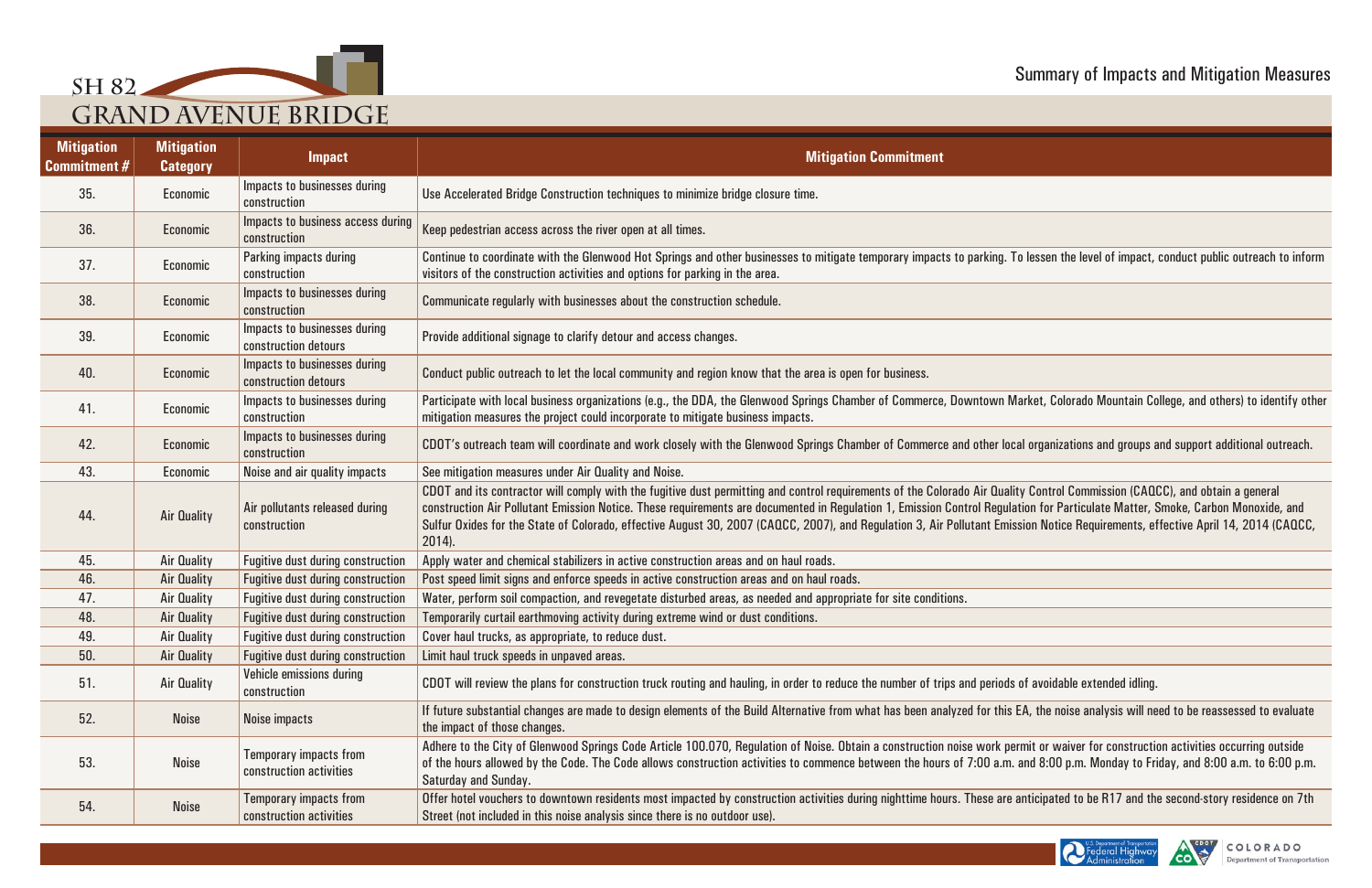

| <b>Mitigation</b><br><b>Commitment #</b> | <b>Mitigation</b><br><b>Category</b>        | <b>Impact</b>                                            | <b>Mitigation Commitment</b>                                                                                                                                                                                                                                                                                                                                                                                                                                                                                                                                                                                                                                                                                                                                                                                                                                                                                                                                                                                                                                                                                                                                                                                                                                                                                                                                       |
|------------------------------------------|---------------------------------------------|----------------------------------------------------------|--------------------------------------------------------------------------------------------------------------------------------------------------------------------------------------------------------------------------------------------------------------------------------------------------------------------------------------------------------------------------------------------------------------------------------------------------------------------------------------------------------------------------------------------------------------------------------------------------------------------------------------------------------------------------------------------------------------------------------------------------------------------------------------------------------------------------------------------------------------------------------------------------------------------------------------------------------------------------------------------------------------------------------------------------------------------------------------------------------------------------------------------------------------------------------------------------------------------------------------------------------------------------------------------------------------------------------------------------------------------|
| 55.                                      | <b>Noise</b>                                | <b>Temporary impacts from</b><br>construction activities | The contractor will conduct preliminary noise monitoring during the noisier nighttime construction periods. These are expected to be in the summer and fall of 2015 and from spring to<br>fall of 2016 when girders for the new bridges would be erected. If noise levels exceed 66 dBA during construction (the threshold that CDOT typically uses for nighttime noise levels),<br>hotel accommodations would be made available for persons residing within eligibility zones.                                                                                                                                                                                                                                                                                                                                                                                                                                                                                                                                                                                                                                                                                                                                                                                                                                                                                    |
| 56.                                      | <b>Noise</b>                                | <b>Temporary impacts from</b><br>construction activities | Limit construction activities adjacent to noise-sensitive receptors when they are most sensitive, as practical and feasible.                                                                                                                                                                                                                                                                                                                                                                                                                                                                                                                                                                                                                                                                                                                                                                                                                                                                                                                                                                                                                                                                                                                                                                                                                                       |
| 57.                                      | <b>Noise</b>                                | <b>Temporary impacts from</b><br>construction activities | Use noise blankets or other muffling devices on equipment and quiet-use generators at noise-sensitive receptors as needed.                                                                                                                                                                                                                                                                                                                                                                                                                                                                                                                                                                                                                                                                                                                                                                                                                                                                                                                                                                                                                                                                                                                                                                                                                                         |
| 58.                                      | <b>Noise</b>                                | <b>Temporary impacts from</b><br>construction activities | Use well-maintained equipment and inspect equipment regularly.                                                                                                                                                                                                                                                                                                                                                                                                                                                                                                                                                                                                                                                                                                                                                                                                                                                                                                                                                                                                                                                                                                                                                                                                                                                                                                     |
| 59.                                      | <b>Noise</b>                                | <b>Temporary impacts from</b><br>construction activities | Locate stationary equipment and haul roads away from noise-sensitive receptors, as practical and feasible.                                                                                                                                                                                                                                                                                                                                                                                                                                                                                                                                                                                                                                                                                                                                                                                                                                                                                                                                                                                                                                                                                                                                                                                                                                                         |
| 60.                                      | <b>Noise</b>                                | <b>Temporary impacts from</b><br>construction activities | If pile driving for bridge piers is used, limit activities to daytime hours.                                                                                                                                                                                                                                                                                                                                                                                                                                                                                                                                                                                                                                                                                                                                                                                                                                                                                                                                                                                                                                                                                                                                                                                                                                                                                       |
| 61.                                      | <b>Noise</b>                                | <b>Temporary impacts from</b><br>construction activities | Minimize pile driving through use of drill shafts. Limit pile driving activities, if needed, to workday off-peak hours.                                                                                                                                                                                                                                                                                                                                                                                                                                                                                                                                                                                                                                                                                                                                                                                                                                                                                                                                                                                                                                                                                                                                                                                                                                            |
| 62.                                      | <b>Noise</b>                                | <b>Temporary impacts from</b><br>construction activities | Minimize back-up alarm noises on construction vehicles in construction areas where practical and feasible.                                                                                                                                                                                                                                                                                                                                                                                                                                                                                                                                                                                                                                                                                                                                                                                                                                                                                                                                                                                                                                                                                                                                                                                                                                                         |
| 63.                                      | <b>Noise</b>                                | <b>Temporary impacts from</b><br>construction activities | Turn off idling equipment and vehicles when not in use.                                                                                                                                                                                                                                                                                                                                                                                                                                                                                                                                                                                                                                                                                                                                                                                                                                                                                                                                                                                                                                                                                                                                                                                                                                                                                                            |
| 64.                                      | <b>Noise</b>                                | <b>Temporary impacts from</b><br>construction activities | The contractor will only use equipment that, operating under full load, meets manufacturer specifications. If the equipment falls out of compliance, the contractor will take remedial<br>action to comply with the specifications.                                                                                                                                                                                                                                                                                                                                                                                                                                                                                                                                                                                                                                                                                                                                                                                                                                                                                                                                                                                                                                                                                                                                |
| 65.                                      | <b>Noise</b>                                | <b>Temporary impacts from</b><br>construction activities | For the nighttime I-70 closure detour that would occur several times during safety critical construction activities, coordinate detour nights and times with local hotels (e.g., Hotel<br>Colorado and Glenwood Hot Springs). This will help hoteliers to move patrons to rooms farther from detour noise.                                                                                                                                                                                                                                                                                                                                                                                                                                                                                                                                                                                                                                                                                                                                                                                                                                                                                                                                                                                                                                                         |
| 66.                                      | <b>Water Resources</b><br>and Water Quality | Impacts to water quality                                 | Incorporate design measures into the Build Alternative to mitigate for potential water quality impacts. The design will improve upon the current condition where stormwater runoff<br>drains from the bridge directly into the Colorado River.                                                                                                                                                                                                                                                                                                                                                                                                                                                                                                                                                                                                                                                                                                                                                                                                                                                                                                                                                                                                                                                                                                                     |
| 67.                                      | <b>Water Resources</b><br>and Water Quality | Impacts to water quality                                 | Construct one permanent water quality basin north of the Colorado River to improve water quality and reduce impacts from sediments. The basin will be located between the<br>1-70 westbound off ramp, Grand Avenue, and North River Street. This basin will help provide water quality treatment for runoff from increased roadway pavement and to provide<br>treatment of some existing roadway runoff, thereby improving surface water quality over the No Action Alternative.<br>The water quality basin will treat the volume of stormwater generated from impervious area on the project's north side, as well as stormwater from the existing impervious area.<br>$\bullet$<br>Because of concerns regarding the visual impact of the basin, an underground vault system could be used instead. This vault will designed to provide the same water quality<br>benefit as the basin.<br>Because of its highly visible location, the basin is being designed to include a series of walls to create an attractive gateway feature through landscaping and other techniques. The<br>grading for the pond would impact most of all of the pervious area between the roads.<br>The detention basin will require a new outfall to the Colorado River near Two Rivers Park. An additional outfall may be required near the existing highway and pedestrian bridges. |

| le.                                                                                                                             |
|---------------------------------------------------------------------------------------------------------------------------------|
| ded.                                                                                                                            |
|                                                                                                                                 |
|                                                                                                                                 |
|                                                                                                                                 |
|                                                                                                                                 |
|                                                                                                                                 |
|                                                                                                                                 |
| ent falls out of compliance, the contractor will take remedial                                                                  |
| linate detour nights and times with local hotels (e.g., Hotel                                                                   |
| mprove upon the current condition where stormwater runoff                                                                       |
| cts from sediments. The basin will be located between the<br>nt for runoff from increased roadway pavement and to provide<br>ì. |
| side, as well as stormwater from the existing impervious area.<br>This vault will designed to provide the same water quality    |
| gateway feature through landscaping and other techniques. The                                                                   |
|                                                                                                                                 |



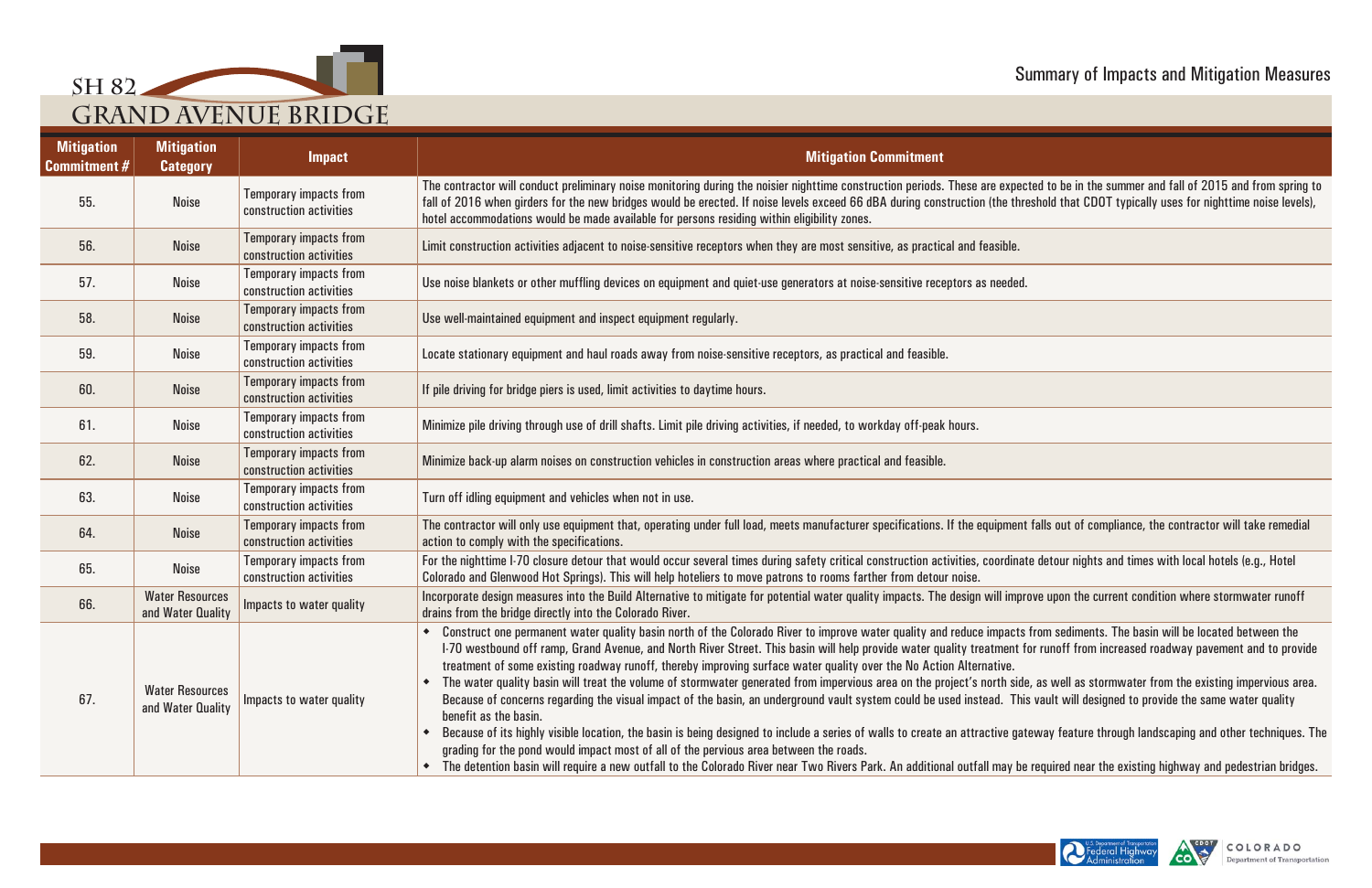





| <b>Mitigation</b><br><b>Commitment #</b> | <b>Mitigation</b><br><b>Category</b>        | <b>Impact</b>                                                        | <b>Mitigation Commitment</b>                                                                                                                                                                                                                                                                                                                                                                                                                                                                                                                                                                                                                                                                                                                                                                                                                                                                                                                                                                                                                                                                                                                                                                                                                                                                                                                                                                                                                                                                                                                                                                                                                                                                                                                                                                                                                                                                                                                                                                                                                                                                                                                                                                                                                                                                                                                                                                                                                                                                                                                                                                                                                          |
|------------------------------------------|---------------------------------------------|----------------------------------------------------------------------|-------------------------------------------------------------------------------------------------------------------------------------------------------------------------------------------------------------------------------------------------------------------------------------------------------------------------------------------------------------------------------------------------------------------------------------------------------------------------------------------------------------------------------------------------------------------------------------------------------------------------------------------------------------------------------------------------------------------------------------------------------------------------------------------------------------------------------------------------------------------------------------------------------------------------------------------------------------------------------------------------------------------------------------------------------------------------------------------------------------------------------------------------------------------------------------------------------------------------------------------------------------------------------------------------------------------------------------------------------------------------------------------------------------------------------------------------------------------------------------------------------------------------------------------------------------------------------------------------------------------------------------------------------------------------------------------------------------------------------------------------------------------------------------------------------------------------------------------------------------------------------------------------------------------------------------------------------------------------------------------------------------------------------------------------------------------------------------------------------------------------------------------------------------------------------------------------------------------------------------------------------------------------------------------------------------------------------------------------------------------------------------------------------------------------------------------------------------------------------------------------------------------------------------------------------------------------------------------------------------------------------------------------------|
| 68.                                      | <b>Water Resources</b><br>and Water Quality | Impacts to water quality                                             | Provide stormwater management infrastructure south of the Colorado River to treat runoff. Because of space limitations, an underground best management practice is proposed. This<br>best management practice will capture and treat runoff from additional impervious areas (e.g., pavement, sidewalks, and retaining walls) from the Build Alternative and outfall into the<br>Colorado River. The City of Glenwood Springs will assume inspection and maintenance responsibilities for the underground best management practice, which will be included in the<br>Intergovernmental Agreement between CDOT and the City. Additional stormwater on the south side will be routed via existing inlets and storm sewers to the Colorado River.                                                                                                                                                                                                                                                                                                                                                                                                                                                                                                                                                                                                                                                                                                                                                                                                                                                                                                                                                                                                                                                                                                                                                                                                                                                                                                                                                                                                                                                                                                                                                                                                                                                                                                                                                                                                                                                                                                        |
| 69.                                      | <b>Water Resources</b><br>and Water Quality | Impacts from stormwater runoff                                       | Sign inlets to inform public they drain to river.                                                                                                                                                                                                                                                                                                                                                                                                                                                                                                                                                                                                                                                                                                                                                                                                                                                                                                                                                                                                                                                                                                                                                                                                                                                                                                                                                                                                                                                                                                                                                                                                                                                                                                                                                                                                                                                                                                                                                                                                                                                                                                                                                                                                                                                                                                                                                                                                                                                                                                                                                                                                     |
| 70.                                      | <b>Water Resources</b><br>and Water Quality | <b>Temporary storm water impacts</b><br>during construction          | Provide stormwater management infrastructure prior to construction that would treat runoff from the SH 82 detour. An underground best management practice is proposed, the use<br>of which will be verified during final design. This best management practice will capture and treat runoff from additional impervious areas from the detour and outfall into the Roaring<br>Fork River.                                                                                                                                                                                                                                                                                                                                                                                                                                                                                                                                                                                                                                                                                                                                                                                                                                                                                                                                                                                                                                                                                                                                                                                                                                                                                                                                                                                                                                                                                                                                                                                                                                                                                                                                                                                                                                                                                                                                                                                                                                                                                                                                                                                                                                                             |
| 71.                                      | <b>Water Resources</b><br>and Water Quality | <b>Temporary erosion and sediment</b><br>impacts during construction | Implement standard erosion and sediment control best management practices in accordance with CDOT's Erosion Control and Stormwater Quality Guide (CDOT, 2002) and established<br>sound engineering practices in final design plans.                                                                                                                                                                                                                                                                                                                                                                                                                                                                                                                                                                                                                                                                                                                                                                                                                                                                                                                                                                                                                                                                                                                                                                                                                                                                                                                                                                                                                                                                                                                                                                                                                                                                                                                                                                                                                                                                                                                                                                                                                                                                                                                                                                                                                                                                                                                                                                                                                   |
| 72.                                      | <b>Water Resources</b><br>and Water Quality | <b>Temporary erosion and sediment</b><br>impacts during construction | Develop and implement a site-specific stormwater management plan (SWMP). The best management practices will be designed, installed, and maintained per the SWMP.                                                                                                                                                                                                                                                                                                                                                                                                                                                                                                                                                                                                                                                                                                                                                                                                                                                                                                                                                                                                                                                                                                                                                                                                                                                                                                                                                                                                                                                                                                                                                                                                                                                                                                                                                                                                                                                                                                                                                                                                                                                                                                                                                                                                                                                                                                                                                                                                                                                                                      |
| 73.                                      | <b>Water Resources</b><br>and Water Quality | <b>Temporary erosion and sediment</b><br>impacts during construction | Perform all work in conformance to Section 107.25 (Water Quality Control) and Section 208 (Erosion Control) of the CDOT Standard Specifications for Road and Bridge Construction.                                                                                                                                                                                                                                                                                                                                                                                                                                                                                                                                                                                                                                                                                                                                                                                                                                                                                                                                                                                                                                                                                                                                                                                                                                                                                                                                                                                                                                                                                                                                                                                                                                                                                                                                                                                                                                                                                                                                                                                                                                                                                                                                                                                                                                                                                                                                                                                                                                                                     |
| 74.                                      | <b>Water Resources</b><br>and Water Quality | <b>Temporary erosion and sediment</b><br>impacts during construction | Use best management practices from CDOT's Erosion Control and Stormwater Quality Guide for water resources and water quality, as appropriate. best management practices must<br>be maintained for the duration of the project. Specifically:<br>Phase construction to limit the acreage exposed (cleared) at any given time during project construction.<br>Revegetate all disturbed areas with native grass and forb species, or appropriate landscaping as required. Apply seed and mulch in phases throughout construction. This will help<br>stabilize the disturbed areas upon completion of the project even during multiple years of potential drought and low precipitation conditions.<br>Temporarily stabilize disturbed areas, including areas where permanent seeding operations are not feasible due to seasonal constraints (e.g., summer and winter months), and use<br>CDOT approved methods to prevent erosion.<br>Use erosion control blankets or other suitable methods on steep, newly seeded slopes to control erosion and to promote the establishment of vegetation. Use erosion control<br>blankets with natural fibers and bio-photodegradable mesh.<br>Use erosion logs, silt fence, diversion ditches, temporary berms, sediment traps, temporary detention ponds, and other sediment control devices to divert, control, and filter<br>$\blacklozenge$<br>sediment-impacted water in order to protect surface water and inlets to the storm sewer system.<br>Use check dams and other velocity dissipation devices, where appropriate, to slow the velocity of water through roadside ditches and within swales.<br>٠<br>Limit disturbed areas as much as possible to minimize construction impacts to vegetation.<br>Use permanent structural best management practices, such as grass swales and grass/vegetative buffers, to limit sediment and roadway pollutants resulting from winter sanding,<br>٠<br>chemical deicing, and normal traffic operations from entering waterways.<br>Use non-structural best management practices, including litter and debris control, and surface roughening on slopes, landscaping, and vegetative practices.<br>٠<br>Implement temporary and permanent best management practices for erosion control, sediment control, and drainage way protection as required by local and state permitting<br>٠<br>requirements. Design best management practices to protect waterways from various potential pollutant sources, such as construction materials, fuels and other fluids, sediment,<br>and trash. Best management practices will be maintained for the duration of the project. |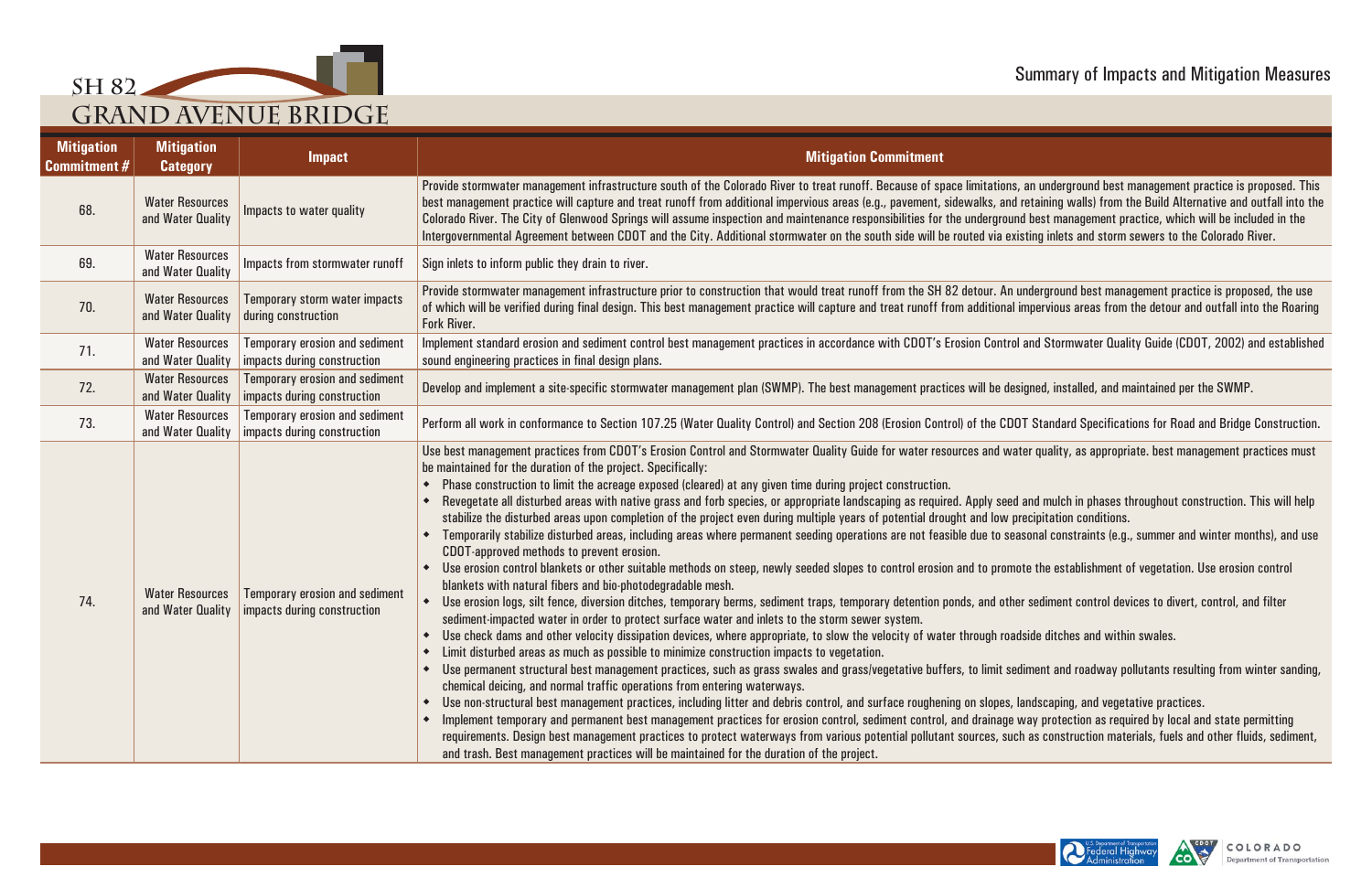





| <b>Mitigation</b><br><b>Commitment #</b> | <b>Mitigation</b><br><b>Category</b>        | <b>Impact</b>                                                                    | <b>Mitigation Commitment</b>                                                                                                                                                                                                                                                                                                                                                                                                                                                                                                                                                                                                                                                                                                                                                                                                                    |
|------------------------------------------|---------------------------------------------|----------------------------------------------------------------------------------|-------------------------------------------------------------------------------------------------------------------------------------------------------------------------------------------------------------------------------------------------------------------------------------------------------------------------------------------------------------------------------------------------------------------------------------------------------------------------------------------------------------------------------------------------------------------------------------------------------------------------------------------------------------------------------------------------------------------------------------------------------------------------------------------------------------------------------------------------|
| 75.                                      | <b>Water Resources</b><br>and Water Quality | Impacts from dewatering during<br>construction                                   | CDOT or its contractor will file a notice of intent with the Colorado Department of Health and Environment (CDPHE) Water Quality Control Division for groundwater dewatering, if<br>dewatering is required for construction. A discharge permit would also be required if groundwater is discharged to a water body (e.g., the Colorado River). The CDPHE may require<br>that water proposed for discharge be analyzed, and that the discharged water be treated to meet the surface water quality standards applicable to that river segment. The project<br>will comply with all CDPHE dewatering and/or discharge permit requirements. In the event that discharged water cannot be treated to meet the surface water quality standards,<br>discharged water will be stored and transported off site for disposal.                           |
| 76.                                      | <b>Water Resources</b><br>and Water Quality | Impacts to water quality during<br>construction                                  | Locate construction staging and materials stockpiling farther than 50 feet from the edge of the Colorado River, when possible. In specific circumstances, if this buffer is not<br>achievable, CDOT will consider the placement of materials closer to the edge of water and identify appropriate additional best management practices that would be required.                                                                                                                                                                                                                                                                                                                                                                                                                                                                                  |
| 77.                                      | <b>Water Resources</b><br>and Water Quality | Impacts to water quality during<br>construction                                  | Refuel equipment within designated refueling containment areas, located away from the Colorado River. During refueling operations, the receiving hose will be connected and all valves<br>will be checked to ensure delivery of product to the proper receptacle. The transfer will be constantly monitored to prevent overfilling and spilling, and the delivery hose and lines<br>will be checked for leaks. The transport driver will remain on hand until product delivery has been completed. Following product delivery, all appropriate valves will be shut off, hoses<br>will be disconnected, the transport driver will check for leaks, and the receptacle will be gauged to verify receipt of product. Spill response materials (spill kits) will be available, and<br>personnel will be aware of the storage location of such kits. |
| 78.                                      | <b>Water Resources</b><br>and Water Quality | Impacts to water quality during<br>construction                                  | Place best management practices and containment structures for work conducted within and adjacent to the floodplain and the Colorado River to prevent concrete washout and other<br>potential pollutants from reaching the river.                                                                                                                                                                                                                                                                                                                                                                                                                                                                                                                                                                                                               |
| 79.                                      | <b>Water Resources</b><br>and Water Quality | Impacts to water quality during<br><b>construction</b>                           | In the event that equipment malfunctions during demolition or construction, any release that may impact waters of the state, no matter how small, must be reported immediately to<br>the Colorado Department of Health and Environment by telephone. Written notification to the Colorado Department of Health and Environment must follow within five days. Measures<br>of containment will be followed as included in the spill prevention, countermeasure, and control plan of the stormwater management plan.                                                                                                                                                                                                                                                                                                                               |
| 80.                                      | <b>Water Resources</b><br>and Water Quality | Impacts to water quality during<br>construction                                  | Remove the two causeways used during bridge construction at the end of construction and return all areas of disturbance to existing conditions.                                                                                                                                                                                                                                                                                                                                                                                                                                                                                                                                                                                                                                                                                                 |
| 81.                                      | <b>Water Resources</b><br>and Water Quality | Impacts to geothermal resources<br>during construction                           | Design foundations to stay above the confining layer of the Belden Shale, which will avoid any penetration of the primary bedrock aquifer, the Leadville Limestone.                                                                                                                                                                                                                                                                                                                                                                                                                                                                                                                                                                                                                                                                             |
| 82.                                      | <b>Water Resources</b><br>and Water Quality | Impacts to geothermal resources<br>during construction                           | Use spread footings where practicable to minimize the depth of excavation.                                                                                                                                                                                                                                                                                                                                                                                                                                                                                                                                                                                                                                                                                                                                                                      |
| 83.                                      | <b>Water Resources</b>                      | Impacts to geothermal resources<br>and Water Quality   during construction       | Drill test holes to determine the subsurface conditions at the locations of foundation structures.                                                                                                                                                                                                                                                                                                                                                                                                                                                                                                                                                                                                                                                                                                                                              |
| 84.                                      | <b>Water Resources</b>                      | Impacts to geothermal resources<br>and Water Quality $\vert$ during construction | Consider foundation grouting to improve groundwater conditions near caisson foundations to minimize the depth of the excavation.                                                                                                                                                                                                                                                                                                                                                                                                                                                                                                                                                                                                                                                                                                                |
| 85.                                      | Waters of the<br><b>United States</b>       | Temporary waters of the United<br><b>States impacts</b>                          | CDOT's Regional Wetland Specialist will obtain Section 404 permit authorization from the U.S. Army Corps of Engineers for placement of temporary and permanent fill material in the<br><b>Colorado River.</b>                                                                                                                                                                                                                                                                                                                                                                                                                                                                                                                                                                                                                                   |
| 86.                                      | Waters of the<br><b>United States</b>       | <b>Temporary riparian impacts</b>                                                | Protect riparian areas during construction activities through placement of temporary and/or construction-limit fencing.                                                                                                                                                                                                                                                                                                                                                                                                                                                                                                                                                                                                                                                                                                                         |
| 87.                                      | Waters of the<br><b>United States</b>       | <b>Temporary waters of the United</b><br><b>States impacts</b>                   | Closely monitor all work within and near the Colorado River to ensure compliance with the U.S. Army Corps of Engineers Section 404 Permit.                                                                                                                                                                                                                                                                                                                                                                                                                                                                                                                                                                                                                                                                                                      |
| 88.                                      | Waters of the<br><b>United States</b>       | <b>Temporary waters of the United</b><br><b>States impacts</b>                   | Following construction, causeways will be removed, restoring all disturbed areas according to riparian mitigation requirements specified in the Guidelines for Senate Bill 40 Wildlife<br>Certification.                                                                                                                                                                                                                                                                                                                                                                                                                                                                                                                                                                                                                                        |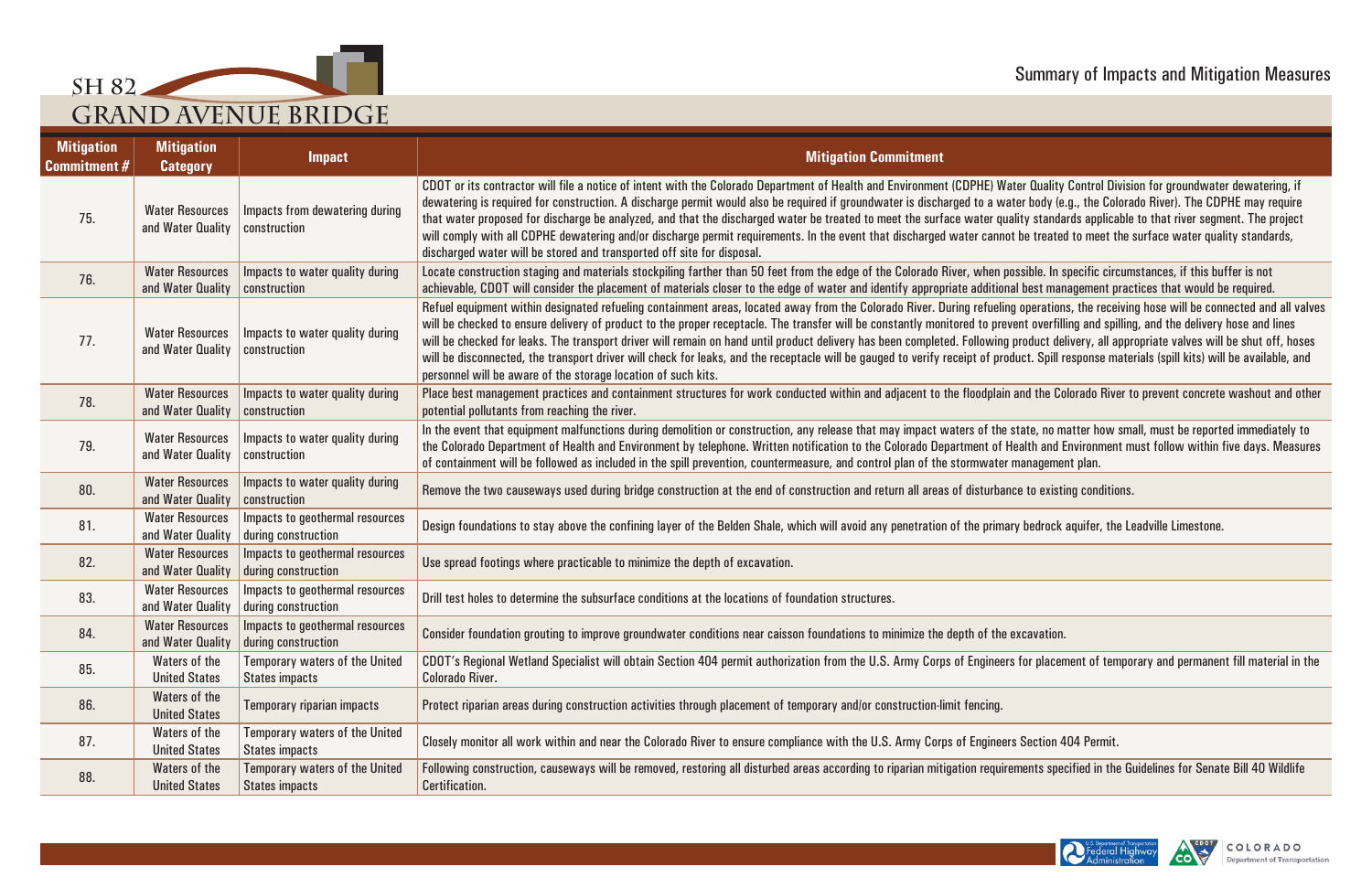

/ildlife Certification, which states that trees removed during<br>all trees with diameter at breast height of two inches or greater.

and/or control the establishment of noxious weeds, including,<br>getation of disturbed areas.

construction, per the best management practices that will be





| <b>Mitigation</b><br><b>Commitment #</b> | <b>Mitigation</b><br><b>Category</b> | <b>Impact</b>                                                                                                    | <b>Mitigation Commitment</b>                                                                                                                                                                                                                                                                                                                                                                                                                                                                                                                                                                                                                                                                                                                                                                                                                    |
|------------------------------------------|--------------------------------------|------------------------------------------------------------------------------------------------------------------|-------------------------------------------------------------------------------------------------------------------------------------------------------------------------------------------------------------------------------------------------------------------------------------------------------------------------------------------------------------------------------------------------------------------------------------------------------------------------------------------------------------------------------------------------------------------------------------------------------------------------------------------------------------------------------------------------------------------------------------------------------------------------------------------------------------------------------------------------|
| 89.                                      | <b>Floodplains</b>                   | Potential increase in flood<br>elevations from a 100-year flood                                                  | CDOT will evaluate the following avoidance and minimization measures during final design to reduce floodplain impacts:<br>Design construction causeways to protect I-70, Glenwood Hot Springs, and similarly positioned infrastructure from a 10-year flood event.<br>During construction, monitor snowpack data, river flow data, daily temperature forecasts, etc., to predict 10-year flood events. In the case of a potential flood event, the<br>contractor will remove portions of the causeways to prevent flooding.<br>Remove riprap previously placed in the river to protect the existing highway bridge pier from erosion. This measure will require coordination with resource agencies.<br>CDOT will perform a detailed hydraulic analyses. If this shows no increase in flood elevations, no further mitigation will be required. |
| 90.                                      | <b>Floodplains</b>                   | Potential increase in flood<br>elevations from a 100-year flood                                                  | CDOT will continue coordinating with the City of Glenwood Springs' Floodplain Administrator regarding the City's floodplain ordinance requirements as the design and hydraulic<br>analyses are refined.                                                                                                                                                                                                                                                                                                                                                                                                                                                                                                                                                                                                                                         |
| 91.                                      | <b>Floodplains</b>                   | Potential increase in flood<br>elevations                                                                        | CDOT will comply with all applicable floodplain design criteria, FHWA's floodplain regulations, and Executive Order 11988, "Floodplain Management."                                                                                                                                                                                                                                                                                                                                                                                                                                                                                                                                                                                                                                                                                             |
| 92.                                      | Vegetation                           | Temporary impacts to vegetation<br>during construction                                                           | To the extent practicable, CDOT will avoid disturbance to existing trees, shrubs, and vegetation.                                                                                                                                                                                                                                                                                                                                                                                                                                                                                                                                                                                                                                                                                                                                               |
| 93.                                      | Vegetation                           | Temporary impacts to vegetation<br>during construction                                                           | Areas cleared of vegetation would be revegetated and returned to their preconstruction coverage.                                                                                                                                                                                                                                                                                                                                                                                                                                                                                                                                                                                                                                                                                                                                                |
| 94.                                      | Vegetation                           | Temporary impacts to riparian<br>vegetation during construction                                                  | Replace riparian trees and shrubs removed during construction as stipulated in CDOT's Guidelines for Senate Bill 40 Wildlife Certification, which states that trees removed during<br>construction, whether native or non-native, shall be replaced with a goal of 1:1 replacement based on a stem count of all trees with diameter at breast height of two inches or                                                                                                                                                                                                                                                                                                                                                                                                                                                                           |
| 95.                                      | Vegetation                           | Temporary impacts to riparian<br>vegetation during construction                                                  | Shrubs removed during construction, whether native or non-native, will be replaced based on their preconstruction areal coverage. In all cases, all such trees and shrubs will be<br>replaced with native species.                                                                                                                                                                                                                                                                                                                                                                                                                                                                                                                                                                                                                              |
| 96.                                      | Vegetation                           | Temporary impacts to riparian<br>vegetation during construction                                                  | A vegetation survey will be completed during final design to determine the number of riparian trees and the areal coverage of shrubs impacted.                                                                                                                                                                                                                                                                                                                                                                                                                                                                                                                                                                                                                                                                                                  |
| 97.                                      | Vegetation                           | Impacts to landscaped areas<br>during construction                                                               | Revegetate landscaped areas disturbed during construction. Landscaping will be determined during the final design process in consultation with stakeholders.                                                                                                                                                                                                                                                                                                                                                                                                                                                                                                                                                                                                                                                                                    |
| 98.                                      | <b>Noxious Weeds</b>                 | Weed growth where vegetation<br>removed during construction                                                      | Revegetate disturbed areas with native species.                                                                                                                                                                                                                                                                                                                                                                                                                                                                                                                                                                                                                                                                                                                                                                                                 |
| 99.                                      | <b>Noxious Weeds</b>                 | Weed growth where vegetation<br>removed during construction                                                      | Conduct a noxious weed survey prior to construction.                                                                                                                                                                                                                                                                                                                                                                                                                                                                                                                                                                                                                                                                                                                                                                                            |
| 100.                                     | <b>Noxious Weeds</b>                 | Weed growth where vegetation<br>removed during construction                                                      | Develop and implement an Integrated Weed Management Plan that will contain best management practices to prevent and/or control the establishment of noxious weeds, inclue<br>but not limited to, appropriate herbicide application, equipment cleaning, use of weed-free materials, and prompt revegetation of disturbed areas.                                                                                                                                                                                                                                                                                                                                                                                                                                                                                                                 |
| 101.                                     | <b>Noxious Weeds</b>                 | Weed growth where vegetation<br>removed during construction                                                      | CDOT will identify and remove tamarisk trees (a noxious weed also known as Saltcedar), in and adjacent to areas of construction, per the best management practices that will<br>developed for construction plans and specifications.                                                                                                                                                                                                                                                                                                                                                                                                                                                                                                                                                                                                            |
| 102.                                     | Wildlife - Non<br>Aquatic            | Direct mortality of and removal of<br>habitat for small mammals from<br>permanent riparian vegetation<br>removal | CDOT will continue to coordinate with Colorado Parks and Wildlife to implement mitigation measures to minimize impacts to wildlife.                                                                                                                                                                                                                                                                                                                                                                                                                                                                                                                                                                                                                                                                                                             |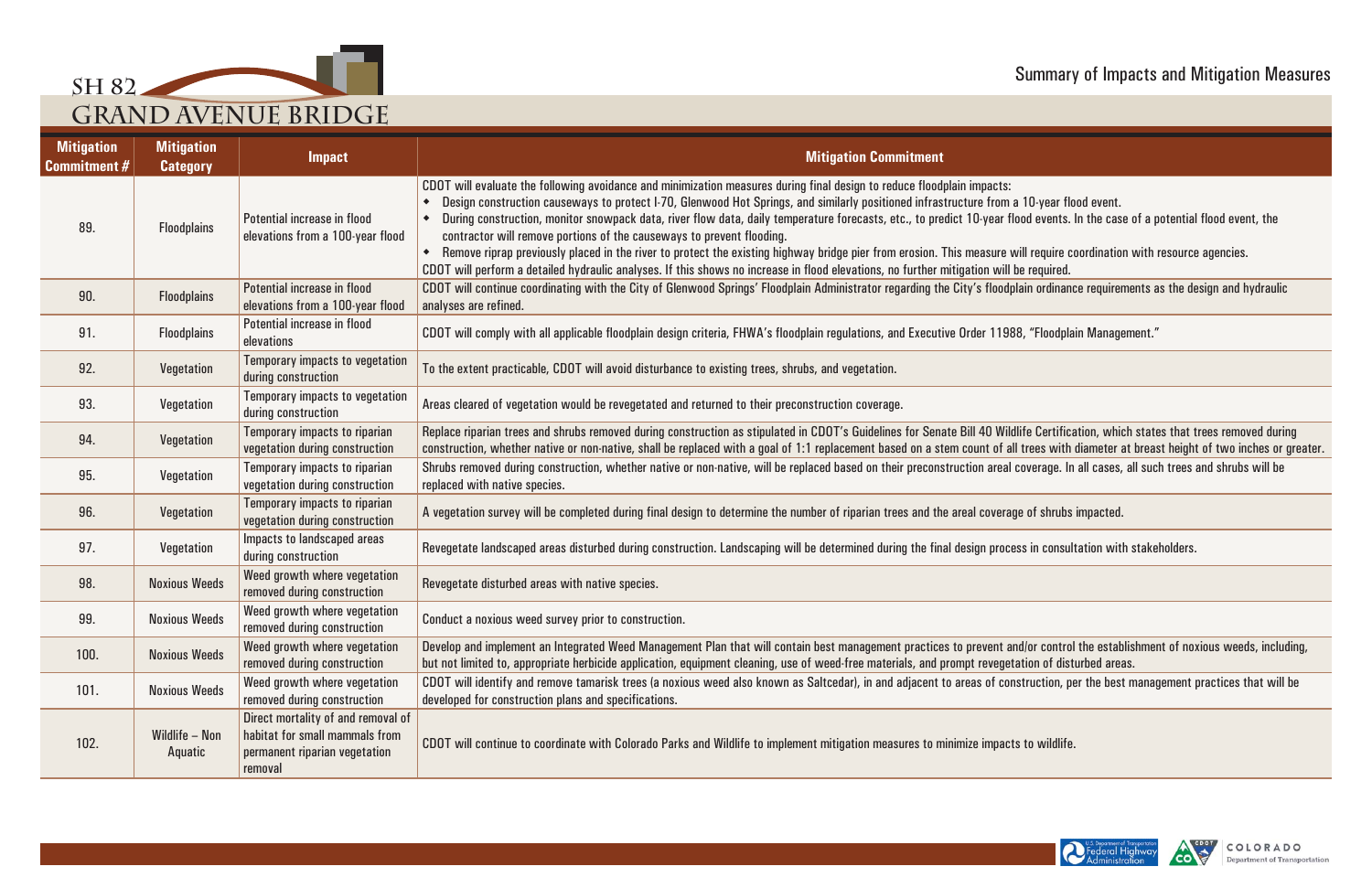

| <b>Mitigation</b><br><b>Commitment #</b> | <b>Mitigation</b><br><b>Category</b> | <b>Impact</b>                                                                                                    | <b>Mitigation Commitment</b>                                                                                                                                                                                                                                                                                                              |
|------------------------------------------|--------------------------------------|------------------------------------------------------------------------------------------------------------------|-------------------------------------------------------------------------------------------------------------------------------------------------------------------------------------------------------------------------------------------------------------------------------------------------------------------------------------------|
| 103.                                     | Wildlife - Non<br>Aquatic            | Removal of future nesting sites<br>for some bird species from<br>permanent riparian vegetation<br>removal        | To ensure compliance with the Migratory Bird Treaty Act, CDOT Specification 240 will be followed by the contractor. Specification 240 outlines requireme<br>structures, seasonal vegetation-clearance restrictions. and measures to buffer bird nests within a construction area.                                                         |
| 104.                                     | Wildlife - Non<br>Aquatic            | Direct mortality of and removal of<br>habitat for small mammals from<br>permanent riparian vegetation<br>removal | Provide temporary fencing in riparian areas to protect wildlife from construction activities.                                                                                                                                                                                                                                             |
| 105.                                     | Wildlife - Non<br>Aquatic            | Temporary loss of habitat due to<br>the clearing of vegetation in and<br>around the Colorado River               | Replace riparian trees and shrubs removed as stipulated in CDOT's Guidelines for Senate Bill 40 Wildlife Certification, which states that riparian trees remot<br>whether native or non-native, shall be replaced with a goal of 1:1 replacement based on a preconstruction stem count of all trees with a diameter at breast<br>greater. |
| 106.                                     | Wildlife - Non<br>Aquatic            | Temporary loss of habitat due to<br>the clearing of vegetation in and<br>around the Colorado River               | Riparian shrubs removed during construction, whether native or non-native, will be replaced with native species based on their preconstruction areal covera<br>replace all such trees and shrubs with native species.                                                                                                                     |
| 107.                                     | Wildlife - Non<br>Aquatic            | Temporary loss of habitat due to<br>the clearing of vegetation in and<br>around the Colorado River               | A vegetation survey will be completed during final design to determine the number of riparian trees and the areal coverage of shrubs impacted.                                                                                                                                                                                            |
| 108.                                     | Wildlife - Non<br>Aquatic            | Temporary loss of habitat due to<br>the clearing of vegetation in and<br>around the Colorado River               | Avoid disturbance of native trees, shrubs, and vegetation to the extent possible. When disturbance is unavoidable, replace native and non-native species wit                                                                                                                                                                              |
| 109.                                     | Wildlife - Non<br>Aquatic            | Impacts to wildlife during<br>construction                                                                       | Use bear-resistant trash receptacles near construction areas.                                                                                                                                                                                                                                                                             |
| 110.                                     | Wildlife - Aquatic                   | Habitat loss and increased water<br>turbidity                                                                    | CDOT will continue to coordinate with Colorado Parks and Wildlife and implement the following mitigation measures to minimize impacts to aquatic species.                                                                                                                                                                                 |
| 111.                                     | Wildlife - Aquatic                   | Habitat loss and increased water<br>turbidity                                                                    | Use CDOT-approved best management practices to offset the extent and duration of any temporary impacts to the Colorado River.                                                                                                                                                                                                             |
| 112.                                     | Wildlife - Aquatic                   | Habitat loss and increased water<br>turbidity                                                                    | In no instance allow construction activities or equipment to work in flowing water or disturb sediment during recognized trout spawning seasons unless in c<br>Parks and Wildlife, as follows:<br>• Rainbow Trout: March 1-May 31<br><b>Brown Trout: October 1-November 30</b>                                                            |
| 113.                                     | Wildlife - Non<br>Aquatic            | Introduction of invasive aquatic<br>species                                                                      | Prevent the spread of invasive aquatic nuisance species, including Eurasian watermilfoil, zebra mussel, and New Zealand mudsnail by following CDOT's Guid<br><b>Wildlife Certification.</b>                                                                                                                                               |
| 114.                                     | Wildlife - Aquatic                   | Habitat loss and increased water<br>turbidity                                                                    | Provide permanent water quality measures discussed in Section 3.9.3 Water Resources and Water Quality Mitigation of the Environmental Assessment.                                                                                                                                                                                         |
| 115.                                     | Wildlife - Aquatic                   | Sediment increase in Colorado<br>River during construction.                                                      | Minimize sediment entrainment within the river flow and the diversion channels using protected control structures. Such protection will consist of, but not r<br>geotextiles fabrics, riprap, and conduits.                                                                                                                               |

Specification 240 outlines requirements regarding nests on

which states that riparian trees removed during construction,<br>of all trees with a diameter at breast height of two inches or

on their preconstruction areal coverage. In all cases, CDOT will

ace native and non-native species with native species.

In trout spawning seasons unless in coordination with Colorado

Id mudsnail by following CDOT's Guidelines for Senate Bill 40

th protection will consist of, but not necessarily be limited to,



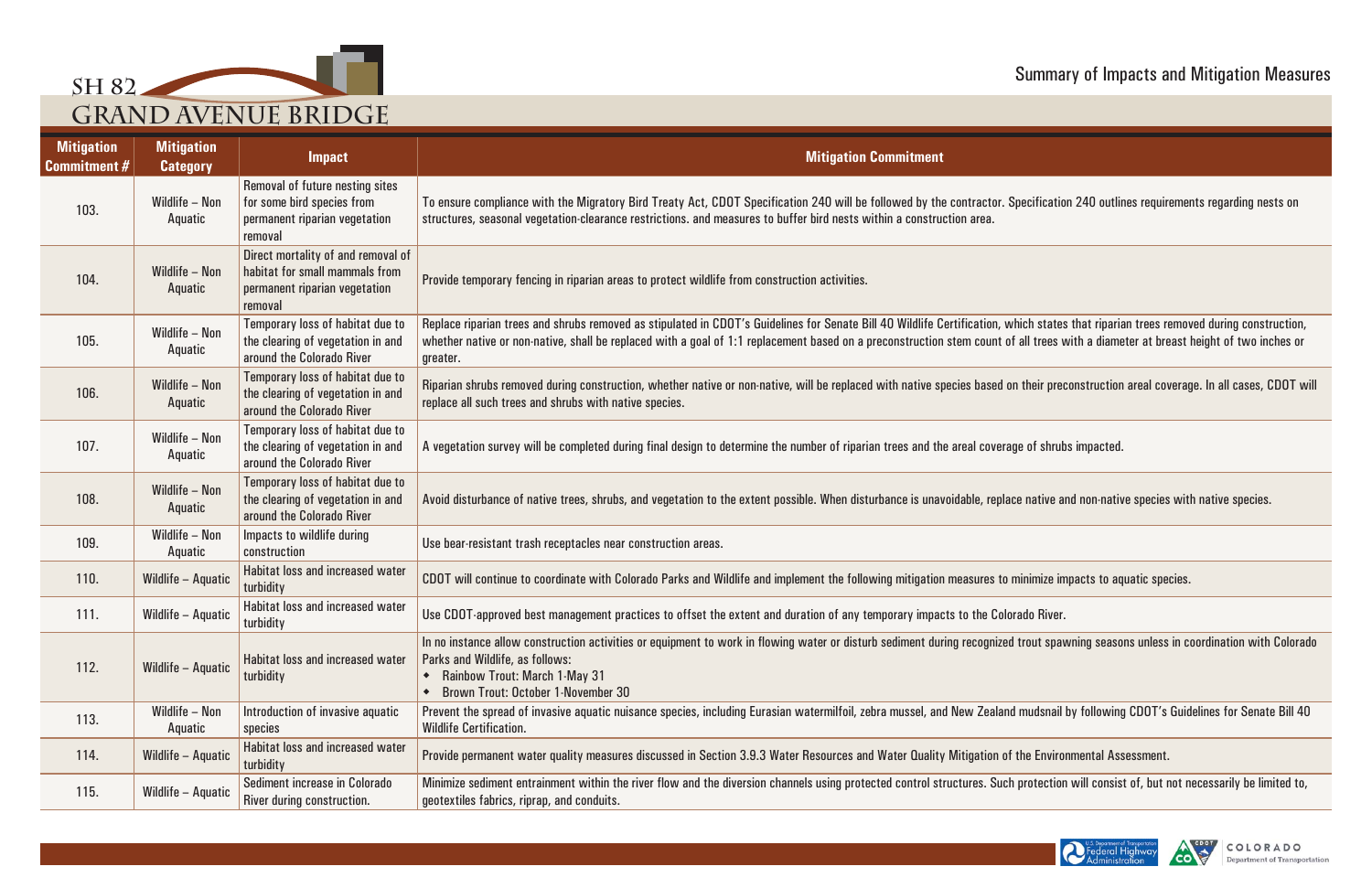

ctices and mitigation measures to minimize impacts to special-

nd mudsnail following CDOT's Guidelines for Senate Bill 40

tures. Such protection will consist of, but not necessarily be

or any other time unless in coordination with Colorado Parks

rue Bridge (5GF.2717), per Memorandum of Agreement to be

storic -Preservation Officer to identify opportunities for aesthetic the designed of significance for these properties: Silver vern (5GF.1033); Dougan Block (5GF.4730); and Ore Sampling





| <b>Mitigation</b><br><b>Commitment #</b> | <b>Mitigation</b><br><b>Category</b>              | <b>Impact</b>                                                                | <b>Mitigation Commitment</b>                                                                                                                                                                                                                                                                                                                                                                                                                                                                     |
|------------------------------------------|---------------------------------------------------|------------------------------------------------------------------------------|--------------------------------------------------------------------------------------------------------------------------------------------------------------------------------------------------------------------------------------------------------------------------------------------------------------------------------------------------------------------------------------------------------------------------------------------------------------------------------------------------|
| 116.                                     | <b>Special Status</b><br>Species - Non<br>Aquatic | Vegetation removal due to<br>construction activities                         | CDOT will continue to coordinate with Colorado Parks and Wildlife and implement the following best management practices and mitigation measures to<br>status species during construction and to improve habitat availability and quality following construction.                                                                                                                                                                                                                                 |
| 117.                                     | <b>Special Status</b><br>Species - Non<br>Aquatic | <b>Potential bird impacts</b>                                                | Follow CDOT specification 240 to ensure compliance with the Migratory Bird Treaty Act.                                                                                                                                                                                                                                                                                                                                                                                                           |
| 118.                                     | <b>Special Status</b><br>Species - Non<br>Aquatic | <b>Potential wildlife impacts</b>                                            | Provide temporary fencing in riparian areas to protect wildlife from construction activities.                                                                                                                                                                                                                                                                                                                                                                                                    |
| 119.                                     | <b>Special Status</b><br>Species - Non<br>Aquatic | Habitat removal due to<br>construction activities                            | A vegetation survey will be completed during final design to determine the number of riparian trees and the areal coverage of shrubs impacted.                                                                                                                                                                                                                                                                                                                                                   |
| 120.                                     | <b>Special Status</b><br>Species - Non<br>Aquatic | Habitat removal due to<br>construction activities                            | Replace all riparian trees and shrubs removed during construction, as required by Senate Bill 40 Wildlife Certification.                                                                                                                                                                                                                                                                                                                                                                         |
| 121.                                     | <b>Special Status</b><br>Species - Non<br>Aquatic | Habitat removal due to<br>construction activities                            | Non-native trees and shrubs removed during construction will be replaced with native species.                                                                                                                                                                                                                                                                                                                                                                                                    |
| 122.                                     | <b>Special Status</b><br>Species - Aquatic        | Introduction of invasive aquatic<br>species                                  | Prevent the spread of invasive aquatic nuisance species, including Eurasian watermilfoil, zebra mussel, and New Zealand mudsnail following CDOT's Gu<br><b>Wildlife Certification.</b>                                                                                                                                                                                                                                                                                                           |
| 123.                                     | <b>Special Status</b><br>Species - Aquatic        | Water quality impacts to river<br>otter and fish during construction         | Provide permanent water quality measures discussed in Section 3.9.3 Water Resources and Water Quality Mitigation of the Environmental Assessment.                                                                                                                                                                                                                                                                                                                                                |
| 124.                                     | <b>Special Status</b><br>Species - Aquatic        | Sedimentation and streambed<br>disturbance                                   | No in-water work will be allowed between March 1 and May 31 to protect spawning Colorado River Cutthroat Trout.                                                                                                                                                                                                                                                                                                                                                                                  |
| 125.                                     | <b>Special Status</b><br>Species - Aquatic        | <b>Temporary habitat loss and</b><br>sediment impacts during<br>construction | Minimize sediment entrainment within the river flow and the diversion channels through use of protected control structures. Such protection will consis<br>limited to, geotextiles fabrics, riprap, and conduits.                                                                                                                                                                                                                                                                                |
| 126.                                     | <b>Special Status</b><br>Species - Aquatic        | Vegetation removal due to<br>construction activities                         | In no instance allow construction activities or equipment to work in flowing water during recognized spawning seasons or any other time unless in coor<br>and Wildlife.                                                                                                                                                                                                                                                                                                                          |
| 127.                                     | <b>Historic</b>                                   | Direct impacts to historic<br>properties                                     | Prepare Level II archival documentation to mitigate the adverse effect to Glenwood Springs Viaduct/SH 82/Grand Avenue Bridge (5GF.2717), per Memo<br>prepared.                                                                                                                                                                                                                                                                                                                                   |
| 128.                                     | <b>Historic</b>                                   | <b>Proximity impacts to historic</b><br>properties                           | Using the established context-sensitive process, CDOT will work with Section 106 consulting parties and the State Historic -Preservation Officer to ide<br>treatments in the design of the bridge, roadway, and sidewalk elements to reflect the materials and architectural style of the historic period of significa<br>Club Building (5GF.1015); Palace Hotel (5GF.1016); Parkison Building (5GF.1017); Springs Restaurant/Doc Holliday Tavern (5GF.1033); Dougan Block (<br>Room (5GF.1032). |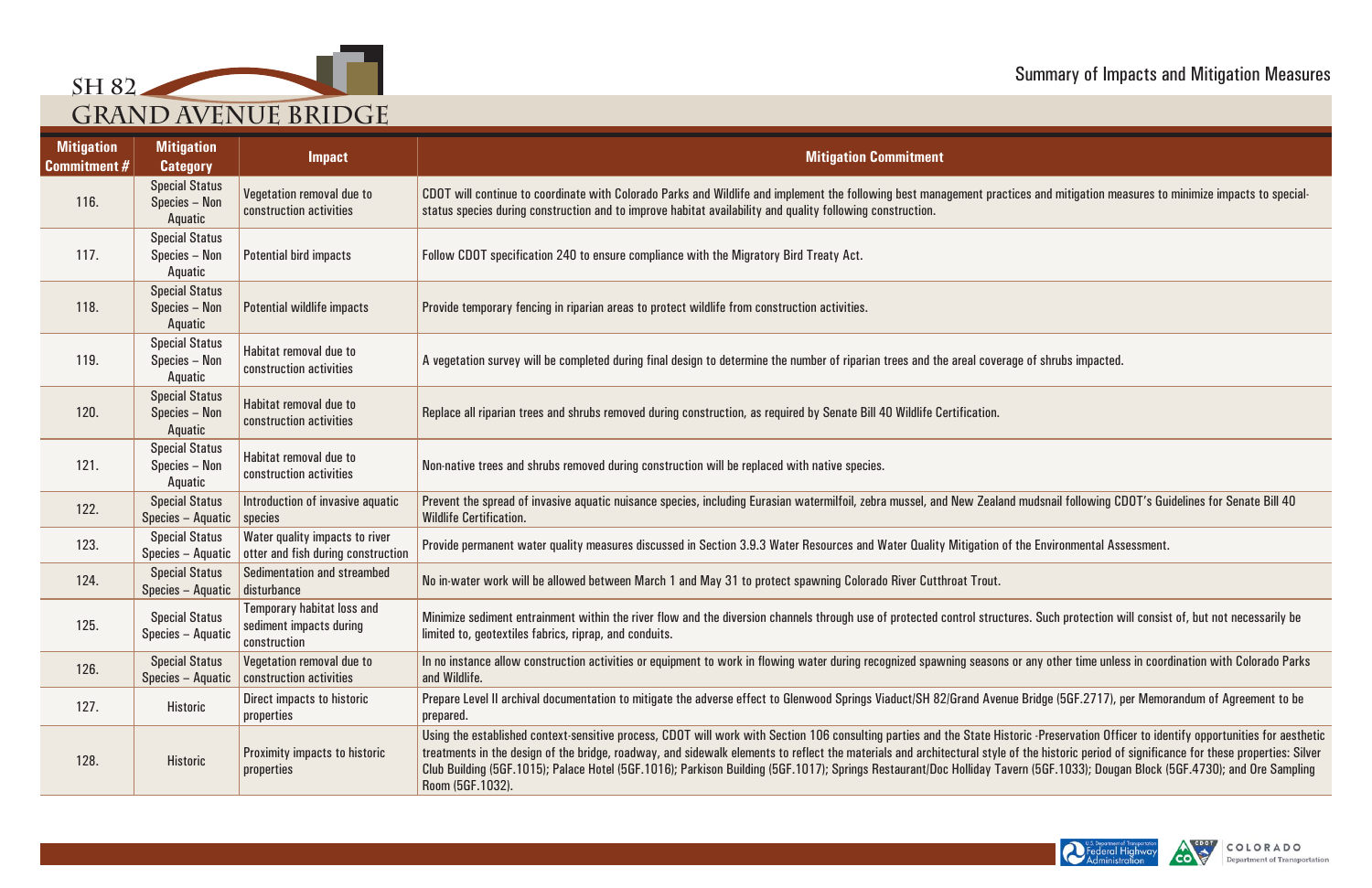





| <b>Mitigation</b><br><b>Commitment #</b> | <b>Mitigation</b><br><b>Category</b> | <b>Impact</b>                                                                                                                   | <b>Mitigation Commitment</b>                                                                                                                                                                                                                                                                                                                                                                                                                                                                                                                                                                                                                                                                                                                                                                                                                                                                                                                                                                                                                                                                                                                                                        |
|------------------------------------------|--------------------------------------|---------------------------------------------------------------------------------------------------------------------------------|-------------------------------------------------------------------------------------------------------------------------------------------------------------------------------------------------------------------------------------------------------------------------------------------------------------------------------------------------------------------------------------------------------------------------------------------------------------------------------------------------------------------------------------------------------------------------------------------------------------------------------------------------------------------------------------------------------------------------------------------------------------------------------------------------------------------------------------------------------------------------------------------------------------------------------------------------------------------------------------------------------------------------------------------------------------------------------------------------------------------------------------------------------------------------------------|
| 129.                                     | <b>Historic</b>                      | <b>Temporary impacts to the Denver</b><br>& Rio Grande Railroad - Aspen<br>Branch (Site #5GF.1661.7) for<br>construction detour | When the new Grand Avenue Bridge is reopened and the detour is no longer needed, CDOT will restore the Denver & Rio Grande Railroad – Aspen Branch connection to preconstruction<br>conditions.                                                                                                                                                                                                                                                                                                                                                                                                                                                                                                                                                                                                                                                                                                                                                                                                                                                                                                                                                                                     |
| 130.                                     | <b>Historic</b>                      | Noise impacts to historic<br>properties during nighttime<br>construction detour                                                 | Temporary noise mitigation will be deployed during nighttime detour operations along 6th Street to reduce noise impacts to nearby historic resources. This would include, but not be<br>limited to, CDOT coordinating detour nights and times with local hotels (e.g., Hotel Colorado and Glenwood Hot Springs). This will help hoteliers to move patrons to rooms farther from<br>detour noise.                                                                                                                                                                                                                                                                                                                                                                                                                                                                                                                                                                                                                                                                                                                                                                                    |
| 131.                                     | <b>Hazardous</b><br><b>Materials</b> | <b>Possible exposure to potentially</b><br>hazardous materials                                                                  | CDOT will attempt to resolve regulatory responsibilities for known regulated materials contaminants at properties targeted for right-of-way acquisition or easements prior to<br>acquisition. Properties targeted for acquisition are identified in Section 3.5 Relocation/Right-of-Way of the Environmental Assessment.                                                                                                                                                                                                                                                                                                                                                                                                                                                                                                                                                                                                                                                                                                                                                                                                                                                            |
| 132.                                     | <b>Hazardous</b><br><b>Materials</b> | Possible exposure to potentially<br>hazardous materials                                                                         | CDOT's contractor will prepare a Materials Management Plan to address potential regulated materials that may be encountered during construction activities and minimize the spread<br>of any remaining regulated materials located in the subsurface within the construction area. The plan will have emphasis on these areas:<br>The potential exists for hazardous materials (including residual contamination associated with the on-site filling stations as well as the Union Pacific Railroad line) to be<br>encountered in areas where proposed construction and excavation areas approach the groundwater table and within the temporary construction detour route. Recent<br>investigations reveal that groundwater levels are about 10 to 20 feet below ground on the south side and approximately 30 feet below the ground on the north side.<br>Potential fill or demolition debris from roadway construction may be present on the site. Ensure that workers follow CDOT Specification 250 – Environmental, Health and Safety<br>Management and the CDOT Asbestos-Contaminated Soil Management Standard Operating Procedure during excavation activities at this site. |
| 133.                                     | <b>Hazardous</b><br><b>Materials</b> | Possible exposure to potentially<br>hazardous materials                                                                         | Complete American Society for Testing and Materials (ASTM)-compliant Phase I Environmental Site Assessment for properties considered for right-of-way acquisition.                                                                                                                                                                                                                                                                                                                                                                                                                                                                                                                                                                                                                                                                                                                                                                                                                                                                                                                                                                                                                  |
| 134.                                     | <b>Hazardous</b><br><b>Materials</b> | Possible exposure to potentially<br>hazardous materials                                                                         | Complete subsurface soil and groundwater investigation to identify potential contaminants in construction area. The subsurface investigation should target areas where contamination<br>would likely be encountered during construction, or parcels where right-of-way is acquired. A subsurface investigation at the northwest portion of the study area could be eliminated<br>since subsurface groundwater investigations are currently being conducted in this area related to active petroleum releases.                                                                                                                                                                                                                                                                                                                                                                                                                                                                                                                                                                                                                                                                       |
| 135.                                     | <b>Hazardous</b><br><b>Materials</b> | Possible exposure to potentially<br>hazardous materials                                                                         | In the event that suspected asbestos containing material (ACM) is encountered, including with buried utilities, workers must follow CDOT Specification 250.07 - Asbestos-Containing<br>Material Management and CDOT Asbestos-Contaminated Soil Management Standard Operating Procedure. Additionally, depending on the type of ACM, this material must also be<br>abated in accordance with either Section 5.5 of the Solid Waste Regulations, or Regulation No. 8 of the Air Quality Control Commission Regulations.                                                                                                                                                                                                                                                                                                                                                                                                                                                                                                                                                                                                                                                               |
| 136.                                     | <b>Hazardous</b><br><b>Materials</b> | <b>Possible exposure to potentially</b><br>hazardous materials                                                                  | Complete appropriate surveys for asbestos and lead-containing paint prior to demolition. If ACM is encountered, implement abatement activities in accordance with all applicable state<br>and federal regulations and guidelines. Surveys for asbestos will not be required if an architect certifies the structures were constructed with asbestos-free building materials.                                                                                                                                                                                                                                                                                                                                                                                                                                                                                                                                                                                                                                                                                                                                                                                                        |
| 137.                                     | <b>Hazardous</b><br><b>Materials</b> | Possible exposure to potentially<br>hazardous materials                                                                         | Follow CDOT guidelines regarding lead-containing paint. The contractor will avoid sanding, cutting, burning, or otherwise causing the release of lead from paint on structures when<br>possible. If this is not possible, the lead must be abated properly.                                                                                                                                                                                                                                                                                                                                                                                                                                                                                                                                                                                                                                                                                                                                                                                                                                                                                                                         |
| 138.                                     | <b>Hazardous</b><br><b>Materials</b> | Possible exposure to potentially<br>hazardous materials                                                                         | Specify proper handling procedures of contaminated media identified during subsurface investigations in accordance with applicable state and federal requirements.                                                                                                                                                                                                                                                                                                                                                                                                                                                                                                                                                                                                                                                                                                                                                                                                                                                                                                                                                                                                                  |
| 139.                                     | <b>Hazardous</b><br><b>Materials</b> | Possible exposure to potentially<br>hazardous materials                                                                         | Develop a Health and Safety Plan to protect workers during construction activities.                                                                                                                                                                                                                                                                                                                                                                                                                                                                                                                                                                                                                                                                                                                                                                                                                                                                                                                                                                                                                                                                                                 |
| 140.                                     | <b>Hazardous</b><br><b>Materials</b> | Possible exposure to potentially<br>hazardous materials                                                                         | Stop work in the event that unknown contaminated media is encountered during construction until the contamination has been properly evaluated and measures are taken to protect<br>worker health and safety, as well as public health and the environment.                                                                                                                                                                                                                                                                                                                                                                                                                                                                                                                                                                                                                                                                                                                                                                                                                                                                                                                          |
| 141.                                     | <b>Hazardous</b><br><b>Materials</b> | Possible exposure to potentially<br>hazardous materials                                                                         | Follow the CDOT Specification 250 - Environmental, Health, and Safety Management during excavation activities within the construction area.                                                                                                                                                                                                                                                                                                                                                                                                                                                                                                                                                                                                                                                                                                                                                                                                                                                                                                                                                                                                                                         |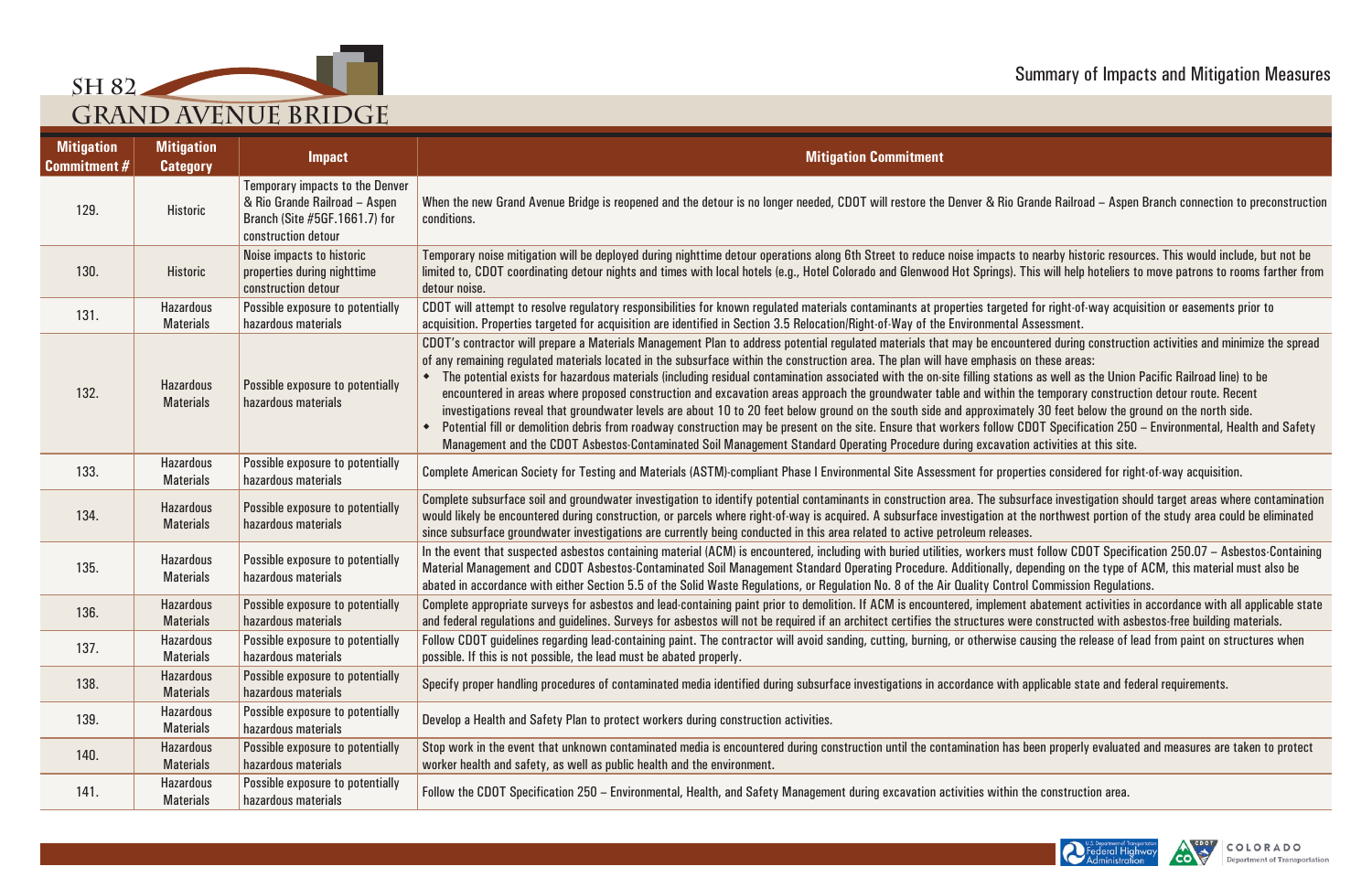





| <b>Mitigation</b><br><b>Commitment #</b> | <b>Mitigation</b><br><b>Category</b>               | <b>Impact</b>                                                                                                | <b>Mitigation Commitment</b>                                                                                                                                                                                                                                                                                                                                                                                                                                                                                                                                                                                                                                                                                                   |
|------------------------------------------|----------------------------------------------------|--------------------------------------------------------------------------------------------------------------|--------------------------------------------------------------------------------------------------------------------------------------------------------------------------------------------------------------------------------------------------------------------------------------------------------------------------------------------------------------------------------------------------------------------------------------------------------------------------------------------------------------------------------------------------------------------------------------------------------------------------------------------------------------------------------------------------------------------------------|
| 142.                                     | <b>Hazardous</b><br><b>Materials</b>               | Possible exposure to potentially<br>hazardous materials                                                      | Implement standard construction measures for fugitive dust control, as well as stormwater erosion and sediment control.                                                                                                                                                                                                                                                                                                                                                                                                                                                                                                                                                                                                        |
| 143.                                     | <b>Hazardous</b><br><b>Materials</b>               | Possible exposure to potentially<br>hazardous materials                                                      | Conduct dewatering and/or dewatering activities in accordance with Colorado Department of Public Health and Environment (CDPHE) permits during construction activities if<br>groundwater is encountered.                                                                                                                                                                                                                                                                                                                                                                                                                                                                                                                       |
| 144.                                     | <b>Hazardous</b><br><b>Materials</b>               | Possible exposure to potentially<br>hazardous materials                                                      | Properly store and treat contaminated water prior to discharge in accordance with dewatering and/or discharge permits. In the event that discharged water cannot be treated to meet<br>the surface water quality standards, discharged water will be stored and transported off site for disposal.                                                                                                                                                                                                                                                                                                                                                                                                                             |
| 145.                                     | <b>Hazardous</b><br><b>Materials</b>               | Possible exposure to potentially<br>hazardous materials                                                      | • Identify and properly close, remove and/or replace monitoring wells and remediation systems within the construction area to avoid impacts and minimize the spread of regulated<br>materials.<br>Properly abandon or potentially replace monitoring wells and/or existing remediation system components impacted during construction if the system is still being utilized.                                                                                                                                                                                                                                                                                                                                                   |
| 146.                                     | <b>Hazardous</b><br><b>Materials</b>               | Possible exposure to potentially<br>hazardous materials                                                      | Initiate coordination with lead regulatory agencies before impacts to regulated facilities occur.                                                                                                                                                                                                                                                                                                                                                                                                                                                                                                                                                                                                                              |
| 147.                                     | Parks and<br>Recreation                            | <b>Visual impacts to Glenwood Hot</b><br><b>Springs visitors and Colorado</b><br><b>River recreationists</b> | CDOT will incorporate aesthetic treatments in the design of bridge elements to reflect the materials and architectural style of the surrounding historic structures.                                                                                                                                                                                                                                                                                                                                                                                                                                                                                                                                                           |
| 148.                                     | Parks and<br><b>Recreation</b>                     | <b>Parking impacts to Glenwood Hot</b><br><b>Springs</b>                                                     | CDOT will continue coordinating with the Glenwood Hot Springs to identify a solution to compensate for permanent parking impacts.                                                                                                                                                                                                                                                                                                                                                                                                                                                                                                                                                                                              |
| 149.                                     | Parks and<br><b>Recreation</b>                     | Temporary impacts at park<br>access                                                                          | CDOT will coordinate with the City School Board about the regrading of the Vogelaar Park access road before and after implementation of the SH 82 Detour to avoid conflicts with<br>large events that may be planned in the park or ballfield.                                                                                                                                                                                                                                                                                                                                                                                                                                                                                 |
| 150.                                     | Parks and<br><b>Recreation</b>                     | Temporary impacts at park<br>access                                                                          | When the new Grand Avenue Bridge is reopened, the SH 82 Detour will be removed and the driveway leading to Vogelaar Park will be regraded to match the restored 8th Street grade.                                                                                                                                                                                                                                                                                                                                                                                                                                                                                                                                              |
| 151.                                     | Parks and<br><b>Recreation</b>                     | Temporary impacts to river<br>recreationists during construction                                             | CDOT will coordinate with rafting companies and outfitters to develop a Construction River Use Plan. This River Use Plan will include at a minimum:<br>Methods to give advance notice of channel-disturbing activities so anglers can avoid unclear or muddy sections of the Colorado River.<br>Management of river users through the construction site, including measures to keep river users from encountering culvert openings (if any) and to minimize turbulent water or<br>backwater conditions. This will address times of critical construction activities, such as bridge demolition, and girder placement.<br>Management of recreational boat take-out during river closures, including locations and notification. |
| 152.                                     | Pedestrian and<br><b>Bicycle Facilities</b>        | <b>Changes in street crossings</b>                                                                           | Use prominent signage to direct bicyclists and pedestrians around the roundabout.                                                                                                                                                                                                                                                                                                                                                                                                                                                                                                                                                                                                                                              |
| 153.                                     | Pedestrian and<br><b>Bicycle Facilities</b>        | <b>Changes in circulation patterns</b>                                                                       | Install new signage to direct users to new recreational trail connections, as funding allows.                                                                                                                                                                                                                                                                                                                                                                                                                                                                                                                                                                                                                                  |
| 154.                                     | Pedestrian and<br><b>Bicycle Facilities</b>        | Safety for underpass/tunnel<br>connection users                                                              | Install lighting in the new 150-foot underpass and wider openings/approaches to improve safety and security for users.                                                                                                                                                                                                                                                                                                                                                                                                                                                                                                                                                                                                         |
| 155.                                     | Pedestrian and<br><b>Bicycle Facilities</b>        | Safety for sidewalk and pathway<br>users during construction                                                 | Provide construction fencing to protect pedestrians and bicyclists from construction areas.                                                                                                                                                                                                                                                                                                                                                                                                                                                                                                                                                                                                                                    |
| 156.                                     | <b>Pedestrian and</b><br><b>Bicycle Facilities</b> | Interruption of connectivity during<br>pedestrian bridge replacement                                         | Maintain connectivity during construction. Early in the project, a five-foot sidewalk with barrier will be built on or adjacent to the existing Grand Avenue Bridge. The existing pedestrian<br>bridge will be removed and the new bridge built adjacent to the existing Grand Avenue Bridge. Temporary access will be provided on the northern and southern touchdown points of<br>the pedestrian bridge to maintain American with Disabilities Act (ADA) access from the new pedestrian bridge to the adjacent sidewalks until permanent connections are completed.                                                                                                                                                          |